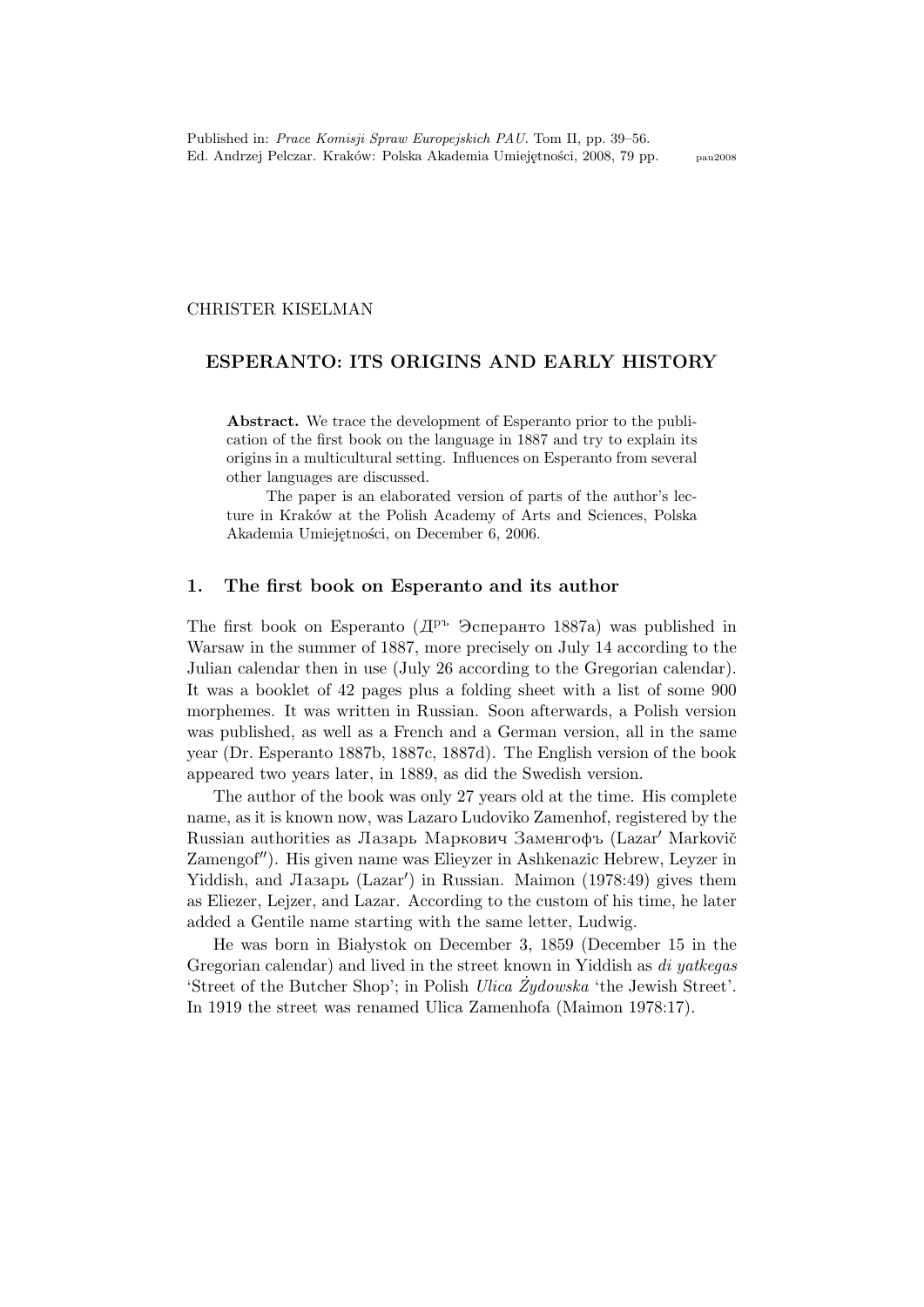Białystok was at the time a town in the Grodno Governorate, in Russian  $\Gamma$ родненская губерния (Gródnenskaya gubérniya) of some 16,544 inhabitants of which 11,288 (68.2 %) were Jewish (statistics from 1860; Maimon 1978:19). The others were Poles, Russians, Germans, Lithuanians, and Tatars (Maimon 1978:20). The languages Ludoviko grew up with were Yiddish, Russian, Polish and German, and then of course Hebrew in the synagogue. The town had an important textile industry, the third after Moscow and Lódz in the Russian empire (Maimon 1978:19).

The family moved to Ulica Nowolipie in Warsaw in December, 1873, when Ludoviko was fourteen.

What was his first language? He wrote in a letter in 1901 that his "parental language" (mother tongue) was Russian, but that at the time he was speaking more in Polish (Zamenhof 1929:523). However, all other evidence points to Yiddish as his mother tongue and first language. In all probability, his mother Libe (Liba) spoke Yiddish and his father Mark spoke Russian to him, perhaps in addition to Yiddish. So one could say that his mother tongue was Yiddish, his father tongue Russian. At any rate, he was (at least) bilingual already in his early childhood.

How could he claim that his first or maternal language was Russian? Did he lie? I think the explanation lies in the fact that he called Yiddish not a language but a "jargon," or "dialect." He learnt this language as a small child, but he then wanted to hide the fact, and said that the more prestigious Russian was his first (real) language. We may find this strange, but in his efforts to make Esperanto accepted as an international language, he felt that it was important not to mention his Jewishness publicly, although privately he was very clear about this. So he lied in some sense, but he did not lie in another sense, with his own definition of the term language.

Ludoviko's father Mark Fabianovič Zamenhof (in Yiddish Mortkhe-Fayvish; in Ashkenazic Hebrew Mordechay, 1837–1907) founded at the age of twenty a private Jewish school in Białystok and also gave private lessons in German and French there. He obtained a position as teacher of Geography and Modern Languages in Białystok (Holzhaus 1969:7). After the move to Warsaw he became employed as a teacher of German in a Realgymnasium in Warsaw (Maimon 1978:144). This was rare for a Jew: in Warsaw there where only two other Jewish teachers with a similar position. Most remarkably, he worked since 1878 as a censor under the Czarist regime, censoring newspapers and books in Yiddish and Hebrew (Holzhaus 1969:11). He was not fighting for Jewish nationalism; he was for integration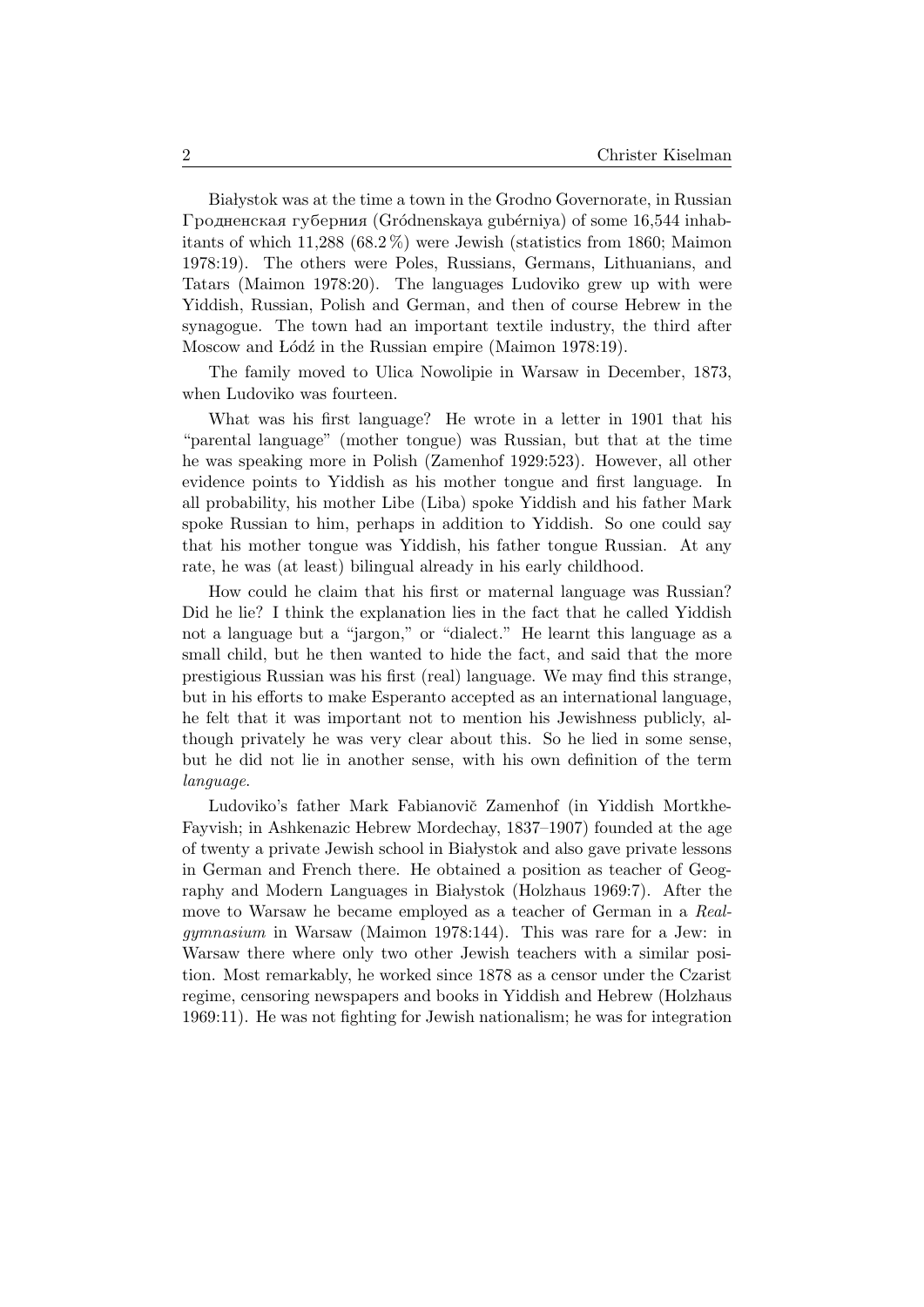and assimilation of the Jews, and wanted his children to speak Russian and to adopt Russian customs.

Of course Ludoviko also learnt Polish and German in addition to Yiddish and Russian. As a schoolboy, he studied classical languages. In those days, this term applied not only to Latin and Greek, but included Hebrew and Aramaic as well. Four classical languages! He learnt Hebrew from his father. He learnt French and also English, although his English, in his own words, was not very good. He was probably familiar with Lithuanian, Grodno and Vilnius (Wilno) being the two "Lithuanian provinces" of the Russian Empire. He certainly learnt Volapük, another planned language, which had appeared in 1880, seven years before Esperanto but when he had already begun working on an early variant of the language. So all in all, it is probable that he knew, to various degrees, some fourteen languages: Yiddish, Russian, German, French, Polish (all these he spoke fluently), and then Hebrew, Latin, Greek, Aramaic, English, Volapük; possibly to some degree Italian and Lithuanian, and, most importantly—Esperanto!

At the time when the first book on Esperanto was published, all books in the Russian Empire were censored, and Zamenhof's book had to pass the censors like any other publication. There were two decisions by the authorities: first the permit to publish, made on the basis of a submitted manuscript, and then, when the book was printed, the permit to release it, made on the basis of a check that the printed version did not deviate from the approved manuscript (Boulton 1980:32).

Zamenhof's book was allowed to be published on May 21, 1887 (June 2 in the present calendar). The second decision, to release it, was then made on July 14 (July 26 in our calendar; Ludovikito 1982:37). Marc Chagall was born in the same month in Vitebsk, some 500 kilometers from Białystok.

For the Polish version, the second to appear, these dates were July 9 and August 25 (July 21 and September 6). Between these two dates, the author married on July 28 (August 9 in the Gregorian calendar). His wife was Klara Silbernik (1863–1924) from Kaunas (Kowno in Polish). They had met in Warsaw when she was visiting her sister there, although it is not clear exactly when they met (Maimon 1978:116). The year 1887 was indeed a busy one for the author.

I have not been to Białystok<sup>1</sup> but I have been to Kaunas and visited the house where Klara lived. Built in brick, it is still in good shape. The experience of standing in that house was very touching.

<sup>&</sup>lt;sup>1</sup>The wooden house where Ludoviko lived no longer exists; it was torn down by a decision of the Magistrat 'City Government' in 1959 (Maimon 1978:18).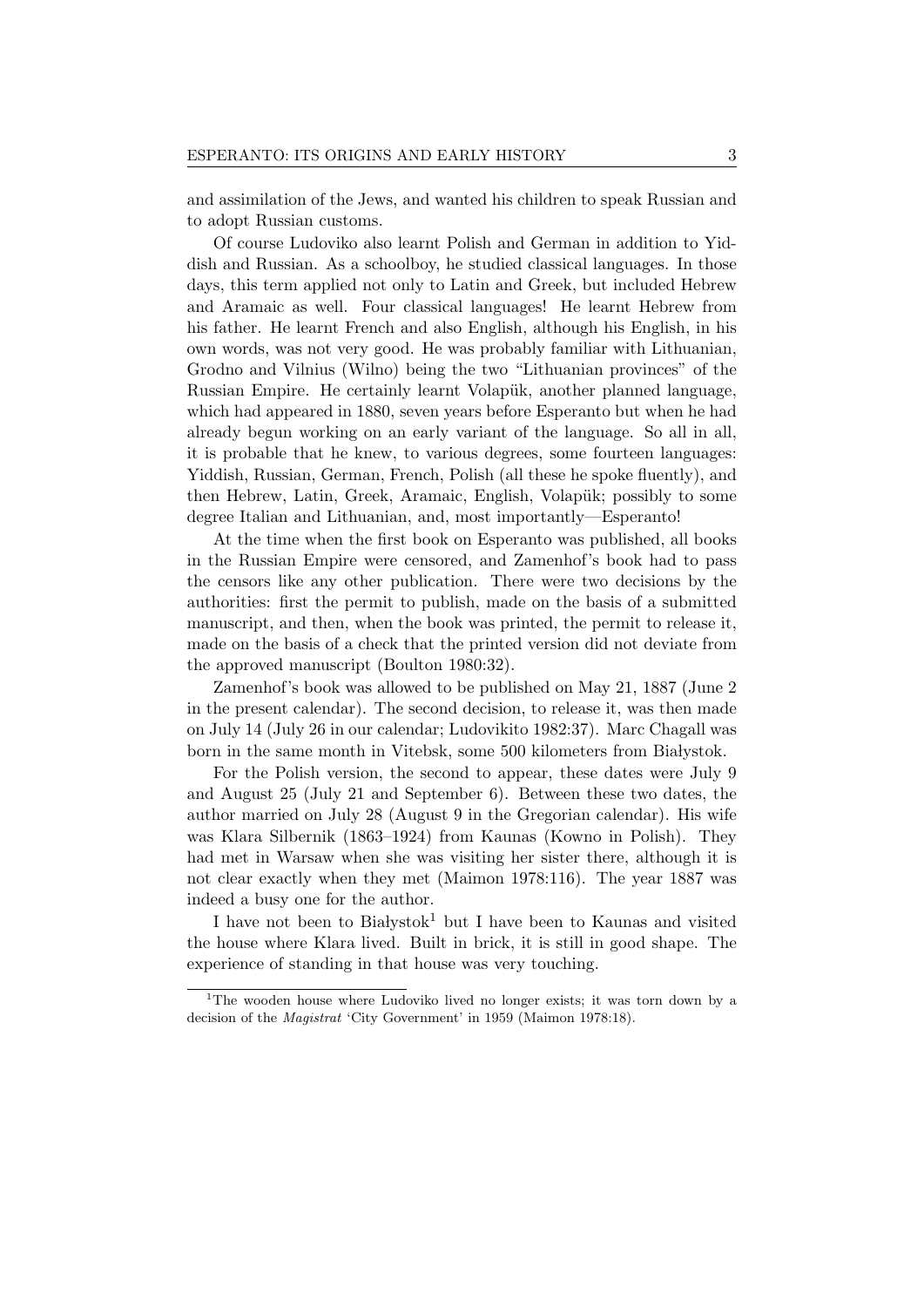Zamenhof died in Warsaw on April 14, 1917, at the age of 57, and his body was buried in the Jewish cemetery there.

#### Dr. Esperanto

The author of the four books was given as Dr. Esperanto. So one started to speak about "the language of Dr. Esperanto," then "the language of Esperanto," finally just "the language Esperanto."

However, it was not difficult to guess who was behind this pseudonym, for the address of the author was given in the first book as:

> АДРЕСЪ АВТОРА: Господину Д<sup>ру</sup> Л. Заменгофу для д-ра Эсперанто въ ВАРШАВЪ. THE AUTHOR'S ADDRESS:

To Mr. Dr. L. Zamenhof for dr. Esperanto in WARSAW.

No street address or zip code was necessary in those days.

### 2. Czarist Russia

To give you an idea of the situation in Czarist Russia of that time, let me quote from the biography written by Marjorie Boulton, an outstanding Esperanto writer and a member of the Esperanto Academy:

During Ludovic's childhood the 1863 Polish uprising occurred; Białystok was in the province of Grodno, one of the two 'Lithuanian provinces', controlled by the notorius 'Murayev the Hangman', who stifled Polish national aspirations and deadened the schools with stultifying formalism. The Polish University of Warsaw was closed and replaced by a Russian one; in the Lithuanian provinces the use of Polish language was prohibited. (Boulton 1980:4)

Concerning censorship, Georg Brandes (1842–1927), the Danish literary critic and scholar, reports from his visits to Poland in the 1880s and 1890s, and I quote again from the book by Marjorie Boulton:

[...] he found that any book not known to the Customs at the Polish frontier had to be sent to the Warsaw censor; that, when he gave a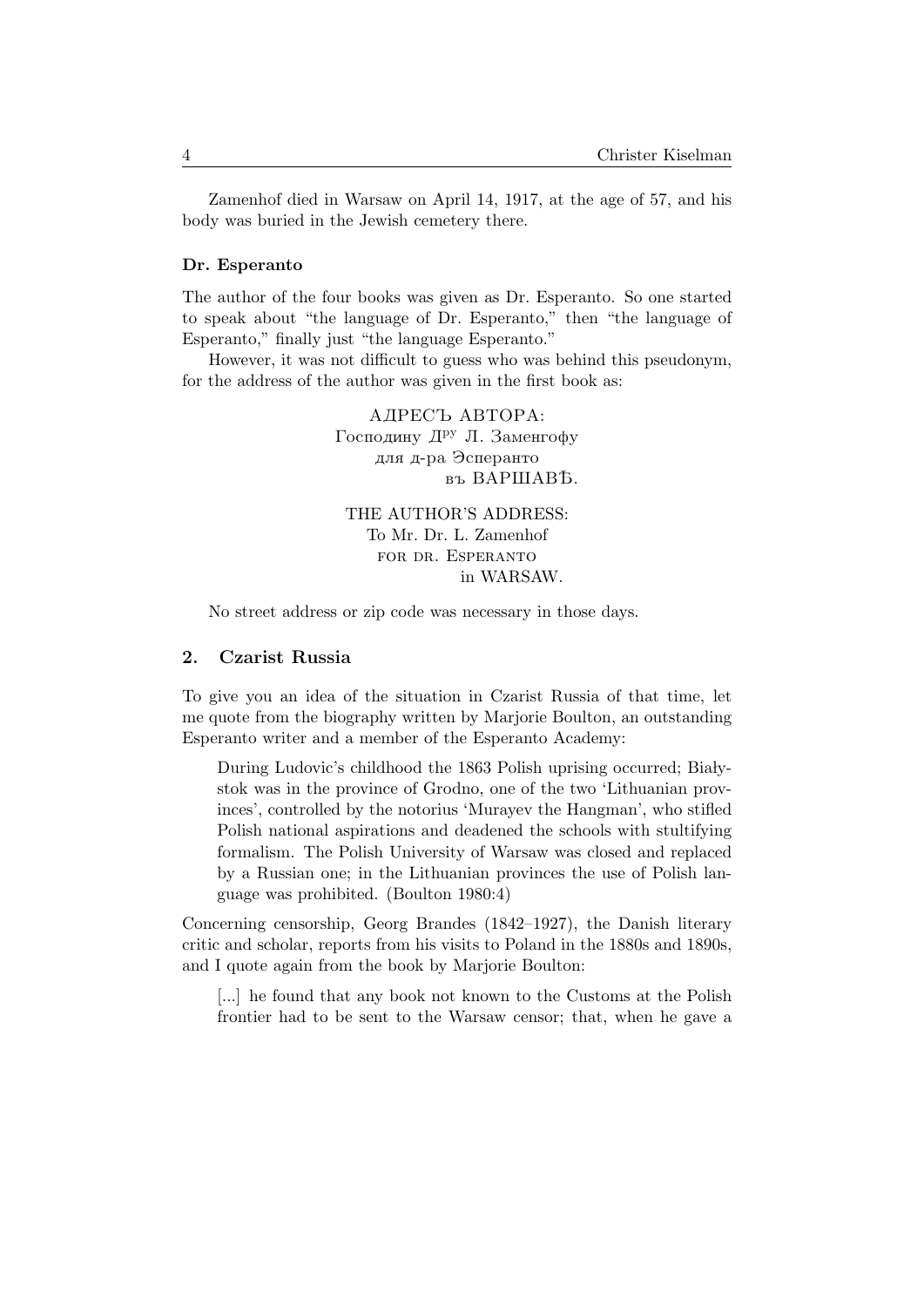public lecture, not only was the text censored in advance, but an official sat in the hall with a notebook to check that the lecturer added nothing new; [...] (Boulton 1980:5)

It is under these circumstances that the four books on a revolutionary new language appeared.

The Jews in Russia were not allowed to live where they wanted. Białystok was situated in the Pale of Settlement, in Russian черта оседлости (čertá osédlosti), in Polish  $strefa$  osiedlenia, where Jews were allowed to live. This zone was created by Catherine the Great in 1791 and lasted for 126 years, until 1917. The percentage of Jews was highest in the Warsaw province,  $18.12\%$ ; second highest,  $17.28\%$ , in the Grodno province where Białystok was; and  $4.13\%$  in the whole Russian Empire (statistics from 1897; Boulton 1980:5, Wikipedia). In Białystok itself, as already mentioned, the Jews were in majority:  $68.2\%$  in 1860,  $66\%$  in 1897.

### 3. Esperanto in Kraków

Since our academy is at home in Kraków, let me mention briefly some activities here.

The Krakova Societo Esperanto was founded in 1906. The language reached Kraków not from Warsaw as one could imagine today, but, as a consequence of the partition of Poland, from the south, via Austrian and Hungarian cities (Kostecki 2006:5). During the century 1906–2006 there have appeared eighteen different periodicals in Kraków (Kostecki 2006:14). Of the books that have been published here, let me mention *Podrecznik*  $jezyka$  esperanto, published in nine editions, the first in 1946, by Mieczysław Sygnarski, lecturer in Esperanto at the Jagellonian University, with a preface written by Zenon Klemensiewicz, a renowned linguist, president of the Polish Academy of Arts and Sciences and a professor at the Jagellonian University (Kostecki 2006:16–17).

The yearly Esperanto world congresses started in Boulogne-sur-Mer, France, in the year 1905. Two of them have been held in Kraków: in 1912, with 946 participants from 28 countries, and in 1931, with 900 participants.

I think one important reason for the 1912 congress, the eighth in order, to be held in Kraków was that the Austrian rule was less brutal than in other parts of the partitioned country. Only in 1937 was a world congress held in Warsaw, with 1120 participants, and then again in 1959, the centenary of Zamenhof's birth, with 3256 participants. In 1987, Warsaw was host for the centennial congress, with a record number of participants, 5946.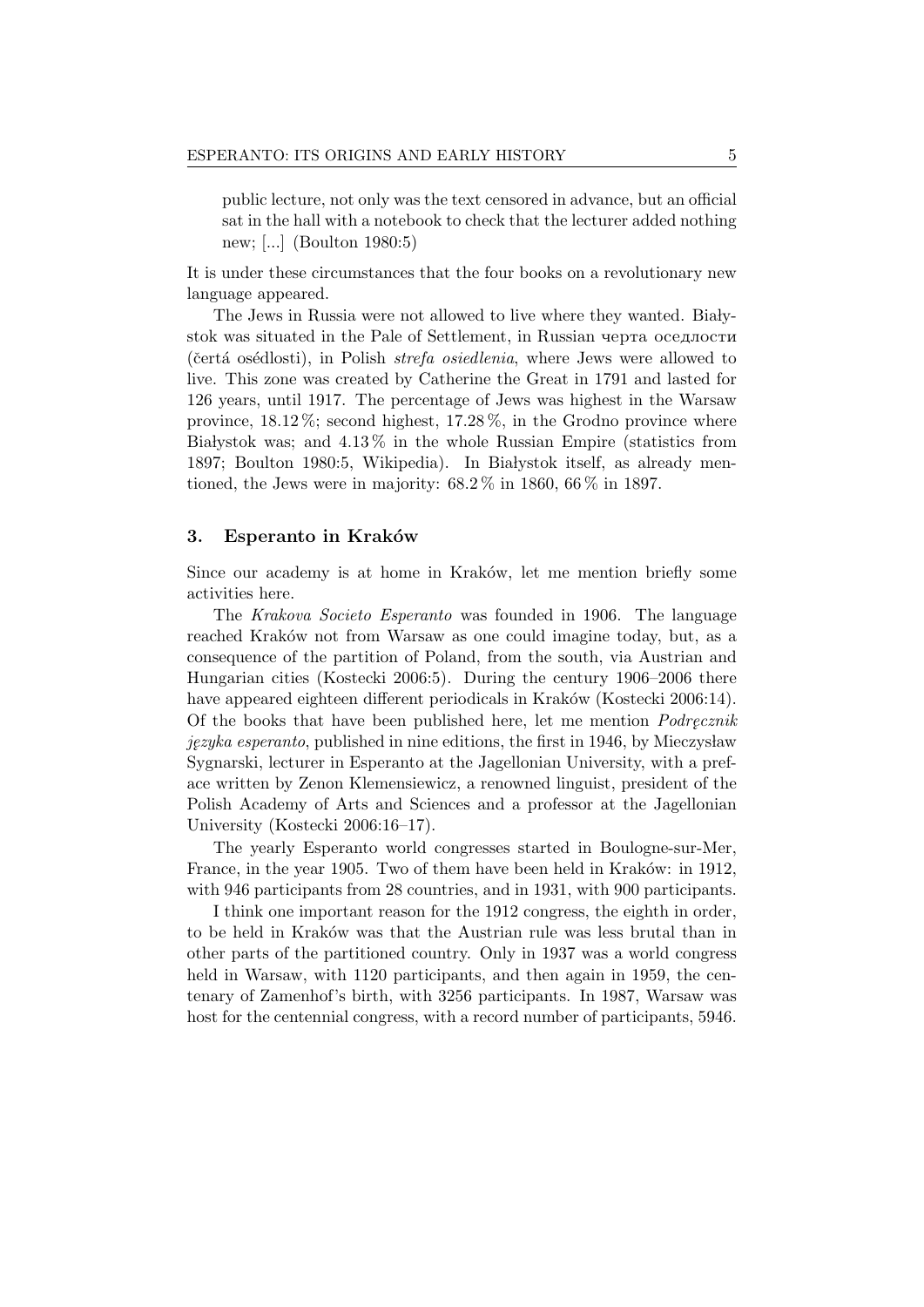The Esperanto world congress will come back to Poland. In a speech held in Yokohama on August 11, 2007, the Mayor of Białystok, Dr. Tadeusz Truskolaski, invited the 94th Universal Congress of Esperanto to be held in Białystok in 2009, to mark the 150th anniversary of Zamenhof's birth.

# 4. Zamenhof 's attempt at standardizing Yiddish

Let me now take up a less well-known fact from the prehistory of Esperanto.

During two years, 1879–1881, Zamenhof studied medicine at the Imperial University in Moscow; in the fall of 1881 he returned to Warsaw and pursued his studies at the Imperial University there. During his time in Moscow he worked on Esperanto, but also on a Yiddish grammar. The exact period when he was working on that grammar is difficult to ascertain. J. Kohen-Cedek (Zamenhof 1982:6) gives the years as 1879–1882.

Zamenhof felt that Yiddish was split into dialects and not sufficiently standardized. His grammar showed strong standardizing tendencies.

There exist two main dialects of Yiddish, he writes, the "Lithuanian" and the "Polish." It is however enough to choose one dialect, Zamenhof states, and he chooses the "Lithuanian" to be used in his grammar because its pronunciation is "purer and more correct" (Zamenhof 1982:10, 38).

Birnbaum (1979:94–105) distinguishes three dialects of Yiddish in Europe: West Yiddish (wy), Central Yiddish (cy), and East Yiddish (ey), the latter being subdivided into a northern subdialect (eyn) and a southern subdialect (EYS). The East Yiddish of Białystok belongs to the former; that of Warsaw to the latter. The subdialect eys in turn is divided into a western part (eysw), to which Warsaw belonged, and an eastern part (eyse) (Birnbaum 1979:98).

We may add that the northern subdialect was in minority among speakers of East Yiddish: Birnbaum (1979:99) gives the figures 2,010,000 speakers of the northern subdialect as compared to 5,360,000 for the southern subdialect of East Yiddish.<sup>2</sup> The speakers of EYN were found also in Riga, Dvinsk, Vitebsk, Kaunas, Vilnius, Minsk, Grodno, and Poltava; the speakers of eys in a much larger area, stretching from the Baltic Sea in the north over Kraków, Kyiv (Kiev), Lviv (Lemberg) and Szeged to Odessa and Bucharest in the south (Birnbaum 1979:95). There was thus a linguistic boundary between Białystok and Warsaw.

<sup>2</sup>The figures are estimates on the basis of official population statistics collected at some time during the 1920s or 1930s and on the basis of what was known of the dialect frontiers.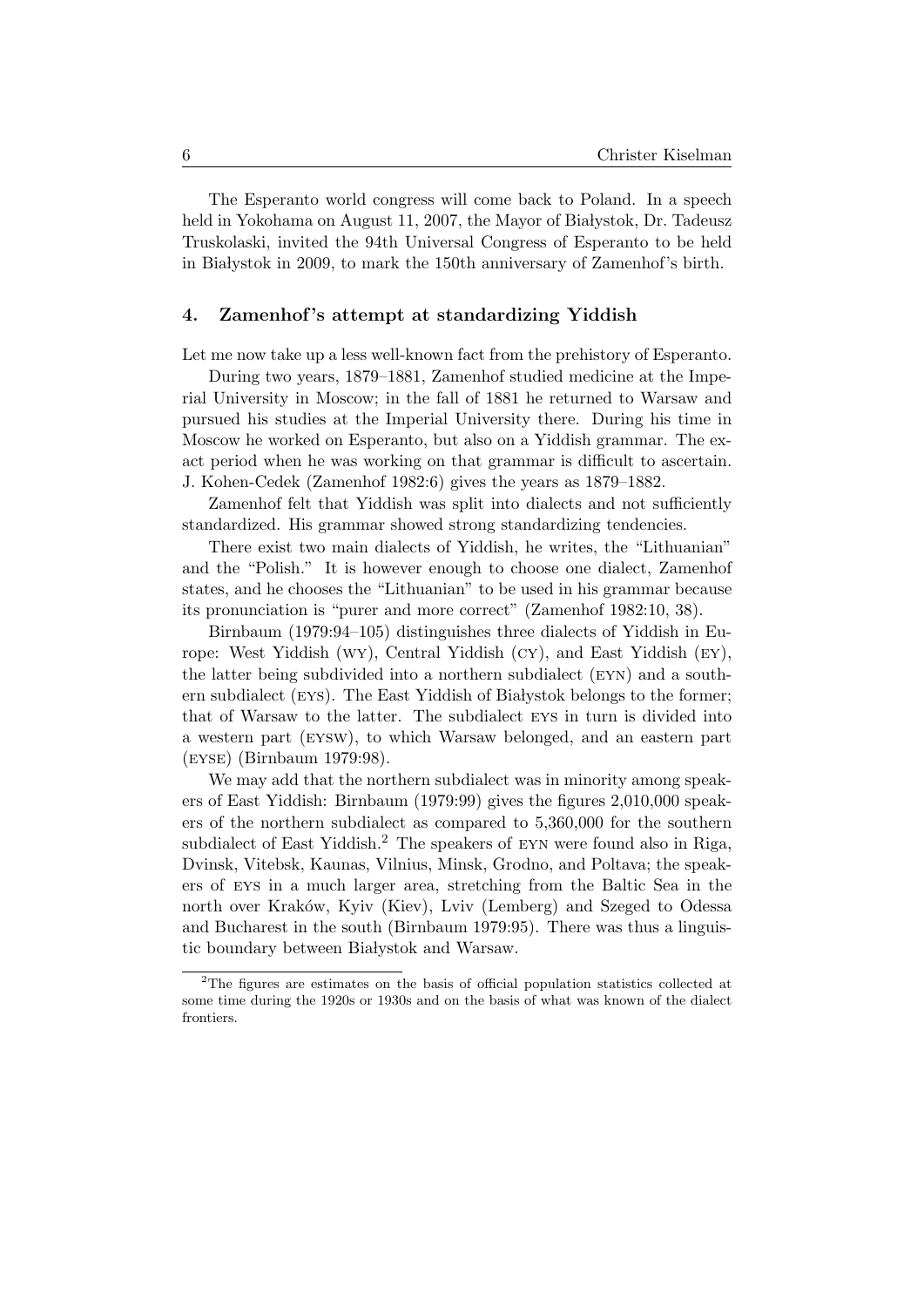The grammar was written in Russian, since, as Kohen-Cedek (Zamenhof 1982:7) writes, Zamenhof wanted to present it primarily to the assimilated Jews of Russia, those who were not used to speaking Yiddish.

In his grammar Zamenhof abandoned the Jewish alphabet traditionally used for Yiddish and proposed instead a Latin-based alphabet with five extra letters  $(\acute{c}, \acute{h}, \acute{s}, \acute{z}, \acute{e})$  (Zamenhof 1982:10, 38). This would probably shock Yiddish readers. The proposed alphabet for Yiddish were very much like the one he was using at the time for an early variant of Esperanto, and not far from his alphabet of 1887, where the four letters  $\acute{c}$ ,  $\acute{h}$ ,  $\acute{s}$ ,  $\acute{z}$  were replaced by  $\hat{c}$ ,  $\hat{h}$ ,  $\hat{s}$ ,  $\hat{\gamma}$ .

Let me mention one more example of standardization. In German the personal pronouns have a dative and an accusative form: Ich gebe dir das Buch 'I give you the book' (dative, or indirect object) as opposed to Ich sehe dich 'I see you' (accusative, or direct object). In Swedish, a Germanic language just like Yiddish (one could say a cousin of Yiddish), this distinction has disappeared, and one says Jag ger dig boken 'I give you the book' and Jag ser dig 'I see you' with the same form dig [dej] for both the indirect and direct object.

In most dialects of Yiddish this distinction was conserved, as in High German, while in Northeastern Yiddish it was lost, as in Swedish. The young Ludoviko obviously did not like such discrepancies. In his grammar he chose to keep the distinction between the indirect and direct forms: du, dir, dih (Zamenhof 1982:  $\S 24$ ), thus contrary to Northeastern Yiddish usage.

This grammar, written in Russian, was not published at the time, since Zamenhof became convinced, as he was to write in 1901, that his efforts concerning Yiddish had no goal and no future; the jargon was only a purely local and provisional dialect (Zamenhof 2006:46). Only parts of his grammar were published, and then in Yiddish translation much later: in Vilnius in 1909 (Maimon 1978:73).

Just as he wanted to unite the Jews of the Russian Empire in one standardized language, he a little later wanted to unite humanity.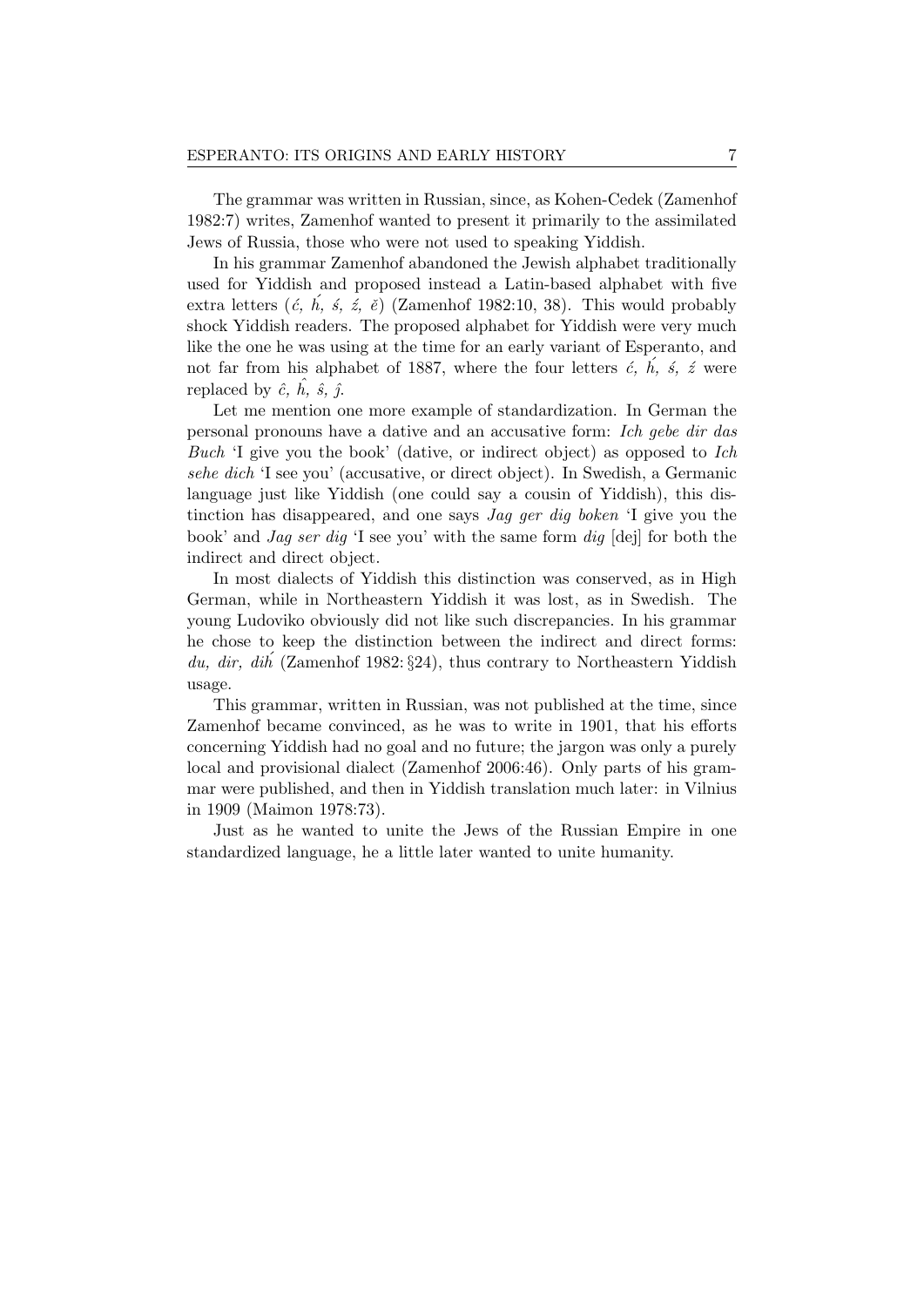## 5. Proto-Esperanto

Already in 1878, Zamenhof wrote a poem in a variant of Esperanto called Lingwe uniwersala. Together with his guests, who were of different ethnic origins, he sang it at his birthday party on December 5, 1878 (old style; Boulton 1980:15, Zamenhof 2006:25):

Malamikete de las nacjes, Kadó, kadó, jam temp' está. La tot' homoze in familje Konunigare so debá.

(Quoted from Waringhien 1989:23.) In modern Esperanto this would be:

Malamikeco de la nacioj, Falu, falu, jam temp' estas. La tuta homaro en familion Kununuigi sin devas.

In English:

Enmity of the nations, Fall, fall, it is already time. All humankind in one family Must unite itself.

This was already in 1878. Nothing more than this poem is extant. Later, in 1881–1882, he worked on a new version of his language; from that time we have much more specimens and can follow his thoughts on how an international language ought to be constructed.

# 6. What kind of language is Esperanto?

After these historical remarks, let us turn to Esperanto as it is today. It is a fully developed language, whose speakers are dispersed over the globe. It is appropriate to call them a diaspora. Therefore, Esperanto speakers have been compared, sociologically, to Romani-speakers and Yiddish-speakers.

When it was published in 1887, the language consisted of about 900 roots and affixes, from which 10,000 or 12,000 words could be formed. Today, dictionaries often contain 15,000 to 20,000 roots, from which hundreds of thousands of words can be formed. The language continues to evolve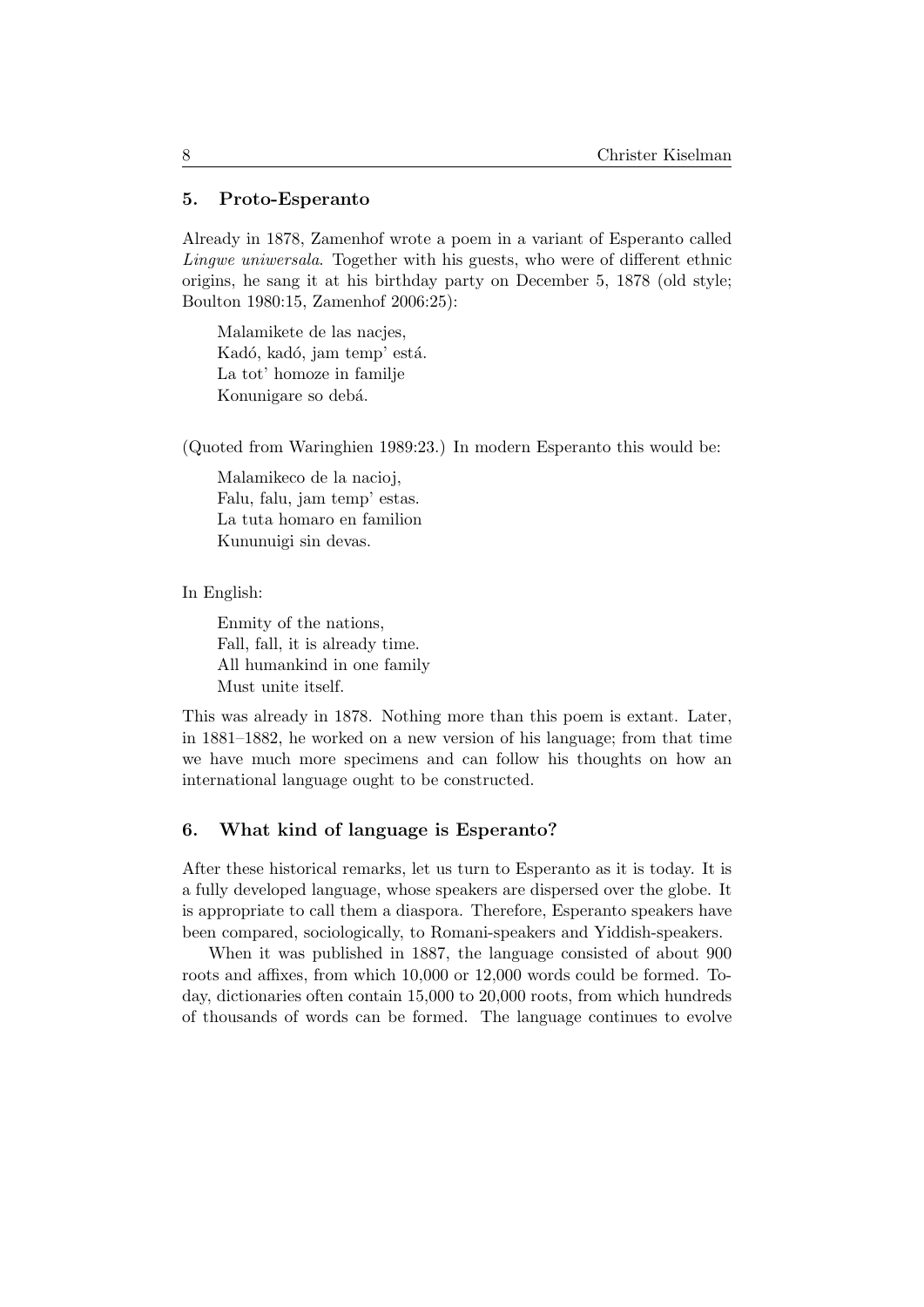like any other language. It has been used for virtually every conceivable purpose except for commanding armies. In addition to the second-language speakers, there are some one thousand native speakers of Esperanto.

With today's rapid means of communication, distances mean less and less. However, many people cannot afford international travel, internet connections, or international telephone calls. Even paper letters to other countries can be too expensive. Many Chinese have learned Esperanto, but cannot easily use it for international communication because of these limitations.

What are the typical traits of Esperanto as a language? Maybe the most typical is that the words consist of invariable elements, and that word classes, also known as lexical categories, are clearly marked by endings. Nouns end in  $-a$ , adjectives in  $-a$ , derived adverbs in  $-e$ , verbs in infinitive in  $-i$ , in the present tense in  $-as$ , in the past tense in  $-is$ , in the future tense in -os, the same for all verbs. So we have:

- Adjective blua 'blue': blua ĉielo 'blue sky', La ĉielo estas hele blua 'The sky is bright blue';
- Adverb blue 'bluely': blue verda 'bluish green';
- Noun bluo 'blue color': La bluo de tiu ĉi ĉemizo ne eltenas lavadon 'The blue [color] of this shirt does not wash well';
- Verb *blui* 'to be blue': *hele blui* 'to be bright blue', *La ĉielo bluas* 'The sky is blue'.

This means that to every adjective, there is a corresponding adverb: telefono 'telephone'; telefoni hejmen 'to phone home'; telefona katalogo 'telephone book'; *telefone sciigi* 'to inform by telephone'. Is there an adverb in English formed from telephone? Yes, telephonically is listed in Webster. But you do not usually say "to inform telephonically," do you? There is an adjective  $t\acute{e}l\acute{e}phonique$  in French, but is there an adverb  $t\acute{e}l\acute{e}phoniquement?$ So in these languages, it is not easy to know whether a word exists or not. In Esperanto, if you have a noun, you have also an adjective and an adverb. And you know exactly how to form it.

This also means that from one single word, like sana 'healthy', one can create many new words by changing the ending. We have sano 'health'; sane 'healthily', an adverb; sani 'to be healthy'; Sanu! 'May you have good health!'. And one can go on, adding other morphemes: sanigi 'to heal', saniga 'healing', saniĝi 'to become well', malsana 'sick', malsano 'sickness', malsani 'to be ill', malsanulejo 'hospital', etc.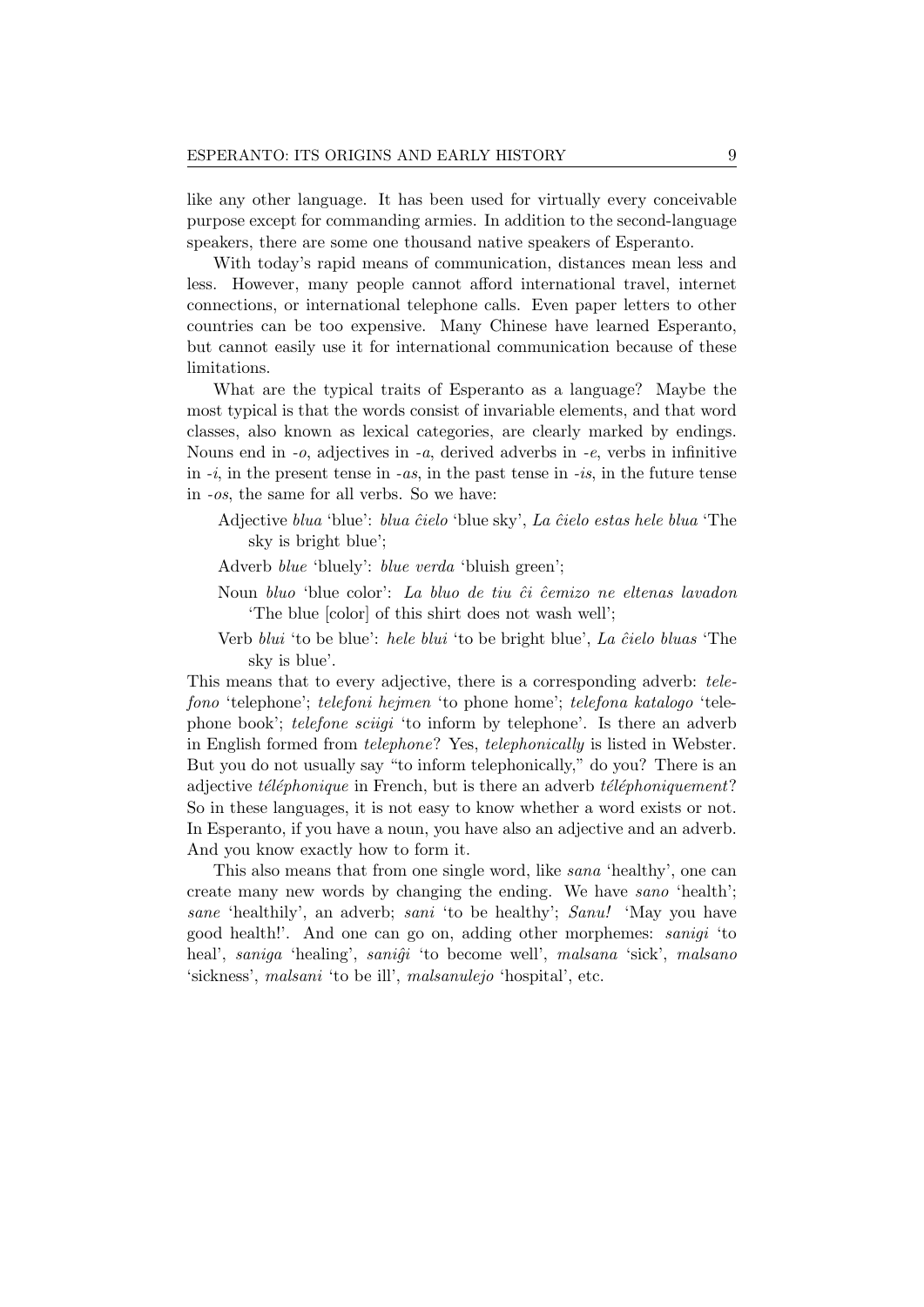The idea that the words shall consist of invariable elements (as in Chinese) was, as Zamenhof said in the preface to his first book, entirely foreign to the European peoples. They would have difficulty getting used to that, he wrote, so he adapted this dissolution, or disintegration, of the language to European usage with the result that those who study the language without having read his preface will not notice that the language differs in any way from their mother tongue  $(\mathbb{I}^{\mathbf{p}^{\mathbf{L}}}$  Эсперанто 1887a:12).

As to the stock of words, Esperanto takes them mainly from the Romance languages. That could mean Latin, like domo 'house' (cf. Latin domus) and prujno 'hoarfrost, rime' (cf. Latin pruina), but most often it is the French version of a word that is closest, like  $\hat{c}$ emizo 'shirt' (cf. French chemise, Italian camicia) and ĉevalo 'horse' (cf. French cheval, Italian cavallo).

Some words come from Germanic languages, like hundo 'dog' (cf. German Hund and English hound); birdo 'bird'; pelto 'pelt, fur' (cf. German Pelz and English pelt, peltry).

So, considering the stock of words, there is a majority of them coming from Romance languages, a minority from Germanic languages, and a few from Slavic languages like Russian and Polish. And then a smattering of Greek: kaj 'and' (cf. Greek  $\kappa \alpha i$ ,  $\kappa \alpha i$ ; kai) and brako 'arm' (cf. Greek  $\beta \rho \alpha \chi \ell \omega \nu$ , brakhí $\bar{\rho}$ n; taken over also by Latin bracchium, French bras, Spanish *brazo* and Portuguese  $bra{c}$ .

## 7. Influences from Polish on Esperanto

There is one obvious trait in Esperanto which comes from Polish and which permeates the whole language: the fixed stress on the penultimate (next to last) syllable. This is remarkable, since the first, unpublished version of the language had mobile stress as in Russian:  $Jam \ temp' \ est\acute{a}!$  'It is already time; let's get going!' became *Jam estas tempo!*.

Personally I think that a mobile accent makes for better poetry. Indeed, Zamenhof tried out his different versions of the language by translating poems and writing poems himself. This was a most important step in the development of the language—what is a language without poetry? However, in the final analysis, ease of learning was an overriding concern and made him choose fixed stress. Thus  $est\acute{a}$  'is' of 1878 was replaced by estas in 1887, and  $kad\acute{o}!$  'fall!' (imperative) by  $falu!.$ 

A word which is obviously influenced by Polish is the interrogative particle  $\hat{c}u$ , from Polish czy:  $\hat{C}u$  vi parolas la polan? 'Do you speak Polish?',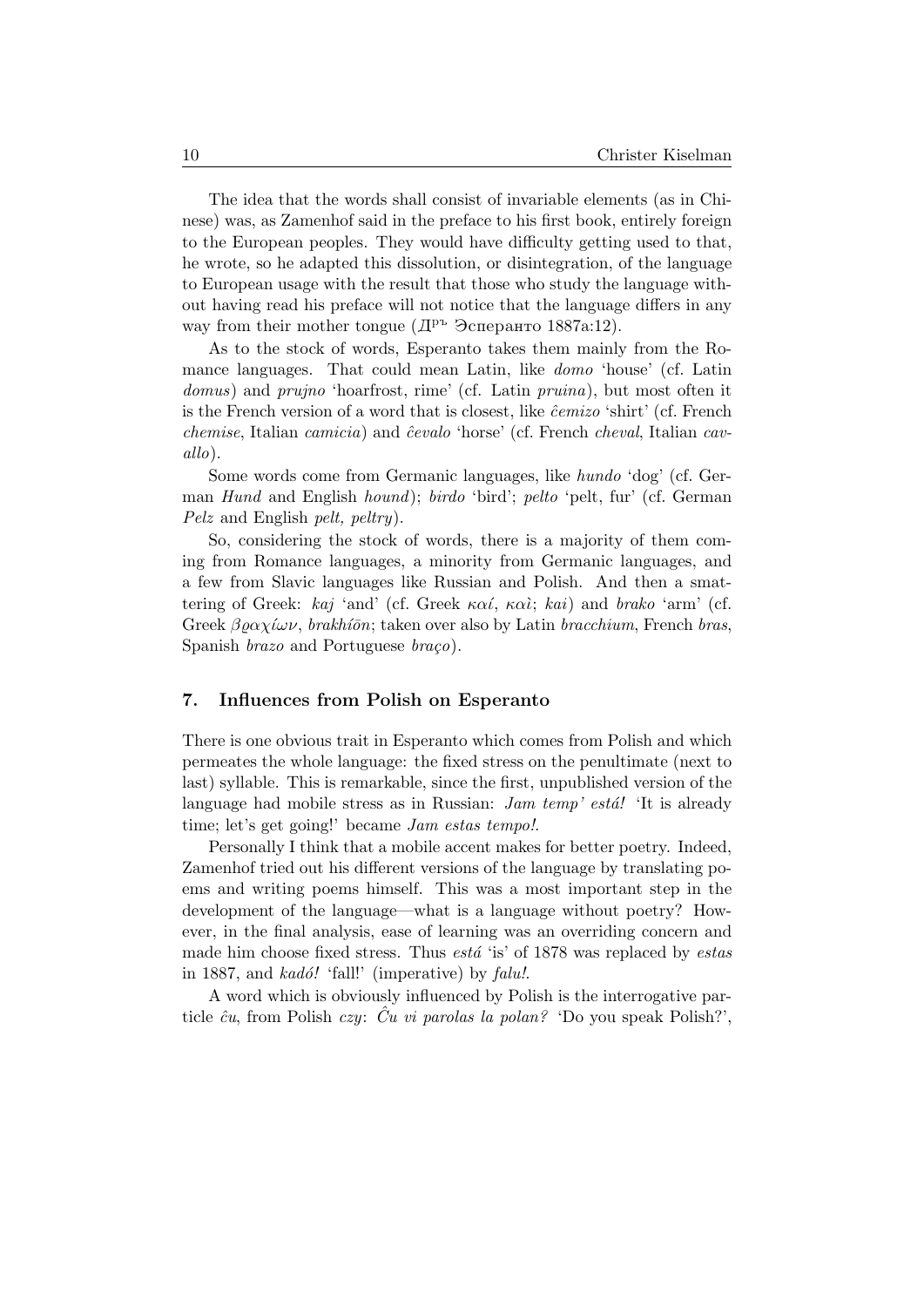in Polish Czy mówi pani/pan po polsku?;  $\hat{C}u$  ne?  $\hat{C}$  'Isn't it?';  $\hat{C}u$ ?  $\hat{C}u$ ally?'. David L. Gold informs me (personal communication 2008-01-03) that Northeastern Yiddish has tsu and Southern Yiddish tsi with the same meaning. This certainly reinforced Zamenhof's choice.

## 8. Influences from Russian on Esperanto

There are some words which are obviously of Russian origin in Esperanto. One is the adverb nepre 'unconditionally, necessarily, definitely', from the Russian непременно with the same meaning. But let us look at a more basic phenomenon.

The plural ending in Esperanto is  $-j$ : *bela domo* 'a beautiful house', *be*laj domoj 'beautiful houses'; malgranda muso 'a small mouse', malgrandaj musoj 'small mice', blanka ansero 'a white goose', blankaj anseroj 'white geese'. This makes for a lot of  $a_j$ ,  $o_j$  in Esperanto. It is believed that the choice of ending was made for the Greek plural ending in words like logos 'word, thought', logoi 'words, thoughts'; nautes 'sailor', nautai 'sailors'. This is perhaps the most probable explanation, although N. Z. Maimon pointed out that it could have been the Aramaic  $\hat{s}ivto$ ,  $\hat{s}ivtajo$  'tribe, tribes' and gavro, gavrajo 'man, men' and many other nouns which inspired Ludoviko early in his life to the plural ending  $-j$  (Kohen-Cedek 1969:204).

One could also mention plural endings of Lithuanian nouns and adjectives as a possible reinforcement of Zamenhof's choice of plural ending, for example:  $výras, výrai 'man, men' or 'husband, husbands', in Esperanto$ viro, viroj or edzo, edzoj; brólis, bróliai 'brother, brothers', in Esperanto frato, fratoj. Here výras and brólis are two nouns of the first declension.

I would like to offer still another explanation for the choice; I have not seen anyone forward this one. I certainly do not mean that it is the main explanation, but it could have been a contributing factor. In Russian there are ten letters for vowels, usually called soft and hard, five of each kind:  $\mu$ , e, , , and y, , a, o, u (i, je, ja, jo, ju and y, `e, a, o, u).

Esperanto has five vowel phonemes:  $i, e, a, o, u$ . For an ear accustomed to Russian, this sounds a bit dry—one could feel a need to complement them with softer sounds. But a language with ten vowels is hard to learn. A compromise could be to soften words by throwing in a few  $j$  here and there. In fact, in Esperanto the vowels  $e$ ,  $a$ ,  $o$ ,  $u$  often appear followed by a j, so that they are supplemented by  $ej$ ,  $aj$ ,  $oj$ ,  $uj$ , where  $-aj$  appears in adjectives in plural,  $-oj$  in nouns in plural, and  $-ej$ - and  $-uj$ - are common suffixes. So the series  $ej$ ,  $aj$ ,  $oj$ ,  $uj$ ;  $i$ ,  $e$ ,  $a$ ,  $o$ ,  $u$  in Esperanto actually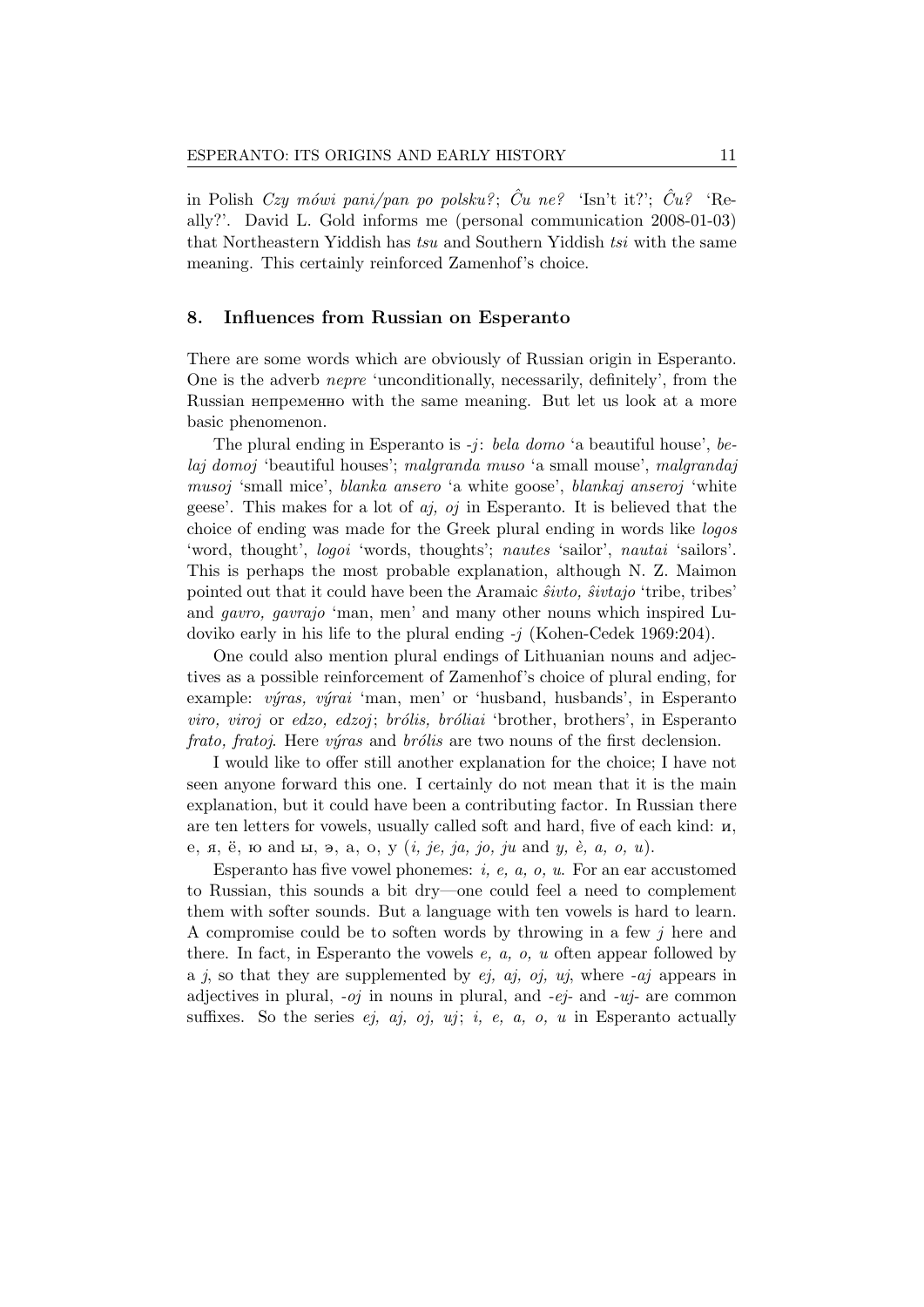mimics the Russian e,  $\pi$ ,  $\ddot{e}$ ,  $\kappa$ ;  $\mu$ ,  $\sigma$ ,  $\sigma$ ,  $\sigma$ ,  $\sigma$ ,  $\sigma$ . Here the softening, or palatizing, element comes after the vowel, not before as in Russian, but it certainly makes the words sound softer. In addition to the many endings  $-aj$ ,  $-oj$ , there are several very common words containing j in Esperanto: kaj 'and', ajn 'any', ja (emphatic particle), je (indefinite preposition), ju ... des ... 'the ... the ...'.

# 9. Influences from Yiddish on Esperanto

Latin, French and, to a lesser extent, German, Russian and Polish are the obvious sources for most Esperanto words. It is much less obvious that there is another source, not often mentioned, and not mentioned by Zamenhof himself.

The Esperanto words *hejti* 'to heat', *hejmo* 'home', *sajni* 'to appear, to seem',  $faif$  'to whistle' and  $fajli$  'to file' with the diphthongs  $ej$  and  $aj$ are without doubt of Germanic origin. In German, for instance, they are heizen, Heim, scheinen, pfeifen and feilen, all with ei. Why are some of these  $ei$  rendered by  $ej$  and others by  $aj$ ? The made-up phrase, Kial ni hejtas la hejmon sed ŝajnas fajfi pri la fajlado? 'Why do we heat the home but seem to neglect filing?' is the title of an article I published some years ago (Kiselman 1992). Why do we not \*hajti la hajmon sed sejnas fejfi pri la fejlado? If one knows only the German language, one cannot guess: the choice between  $ej$  and  $aj$  seems to be totally random. Can the origin be the Yiddish language?

David L. Gold writes about *hejmo* and *hejti* in a study (1980:316):

It is hard to believe that Zamenhof would borrow these words from Yiddish and we must therefore link them in some way with German. There is a North German pronunciation of heizen with ej, but Zamenhof borrowed only from standard varieties of languages and would not have taken nonstandard German pronunciation into consideration.

He goes on:

The answer is that Zamenhof borrowed the Schriftbild, rather than the Lautbild, of these German words.

But in the case of *fajfi*, *fajli* and *ŝajni* he evidently chose the "Lautbild." Why? Gold cites the hypothesis of Richard E. Wood that the diphthong ej is partly of Yiddish origin.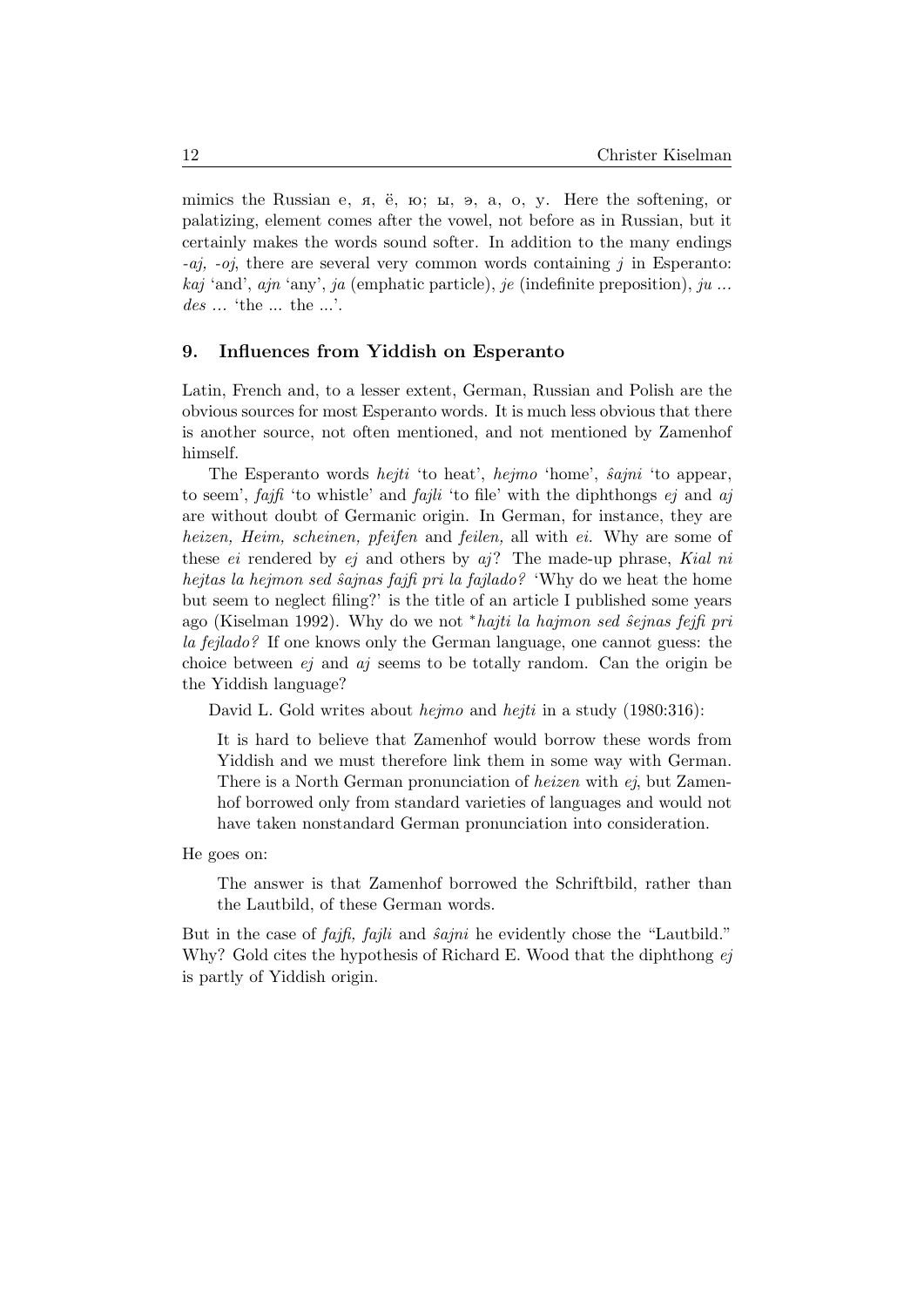Istv´an Szerdahelyi, in his article (1987) says quite generally: "La modelo de la D-transkribo estis la J kiel peranto inter D kaj E" (The model for transliteration from German was Yiddish as a mediator between German and Esperanto), and he lists the German words Heim, feilen and pfeifen as the origin of hejmo, fajli and fajfi, but he does not compare them to Yiddish (Szerdahelyi 1987: 123; see also the review by Gold 1987).

#### Old High German words with  $ej$  and  $\overline{i}$

The five words with  $ej/aj$  in the phrase quoted above are from the Fundamento (Zamenhof 1991), the book from 1905 setting the standard for Esperanto; hejti, fajfi and  $\hat{a}$ ajni even appear in the first book of 1887. Let us look for the Old High German origins of these words and some others. Then a very clear pattern appears. This pattern becomes even more striking if we list also the corresponding words in some other Germanic languages, including Northeastern Yiddish. Zamenhof lived in Białystok until he was 14, and, as already remarked, the Yiddish of Białystok is a variety of Northeastern Yiddish.

First the words with ej:

| Old High German | heim        | heiz        | stein         | eigan          | ein                                           |
|-----------------|-------------|-------------|---------------|----------------|-----------------------------------------------|
| German          | Heim        | heiz        | <i>Stein</i>  | eigen          | ein                                           |
| Yiddish (EYN)   | hejm        | hejs        | shtejn        | $e$ <i>jgn</i> | $e\eta$                                       |
| Dutch           | <i>heem</i> | heet        | steen         | eigen          | een                                           |
| Icelandic       | heimili     | heitur      | steinn        | eigin          | $e$ <i>inn</i>                                |
| Swedish         | hem         | het         | <i>sten</i>   | eqen           | en                                            |
| Old English     | $h\bar am$  | $h\bar{a}t$ | $st\bar{a}n$  | $\bar{a}$ qen  | $\bar{a}n$                                    |
| English         | home        | hot         | stone         | ouvn           | one                                           |
| Esperanto       | hejmo       | hejti       | $\hat{s}tono$ | propra         | $\iota$ <i>n<sub><math>\iota</math></sub></i> |

In the column with *hejti* I have written the words in the respective languages with the meaning 'hot', because I did not find translations of hejti 'to heat' in all languages; also the adjective seems to present the clearest analogies. In Yiddish the verb to heat is hejtsn.

We see that Old High German *ei* corresponds to Yiddish *ej*, to Dutch *ee* (except in the case of *eigen*), to Icelandic *ei*, to Swedish *e*, to Old English  $\bar{a}$ and English  $o$ , and finally in Esperanto to  $ej$  in the first two cases. In the three last cases, another choice was made; if Zamenhof had followed the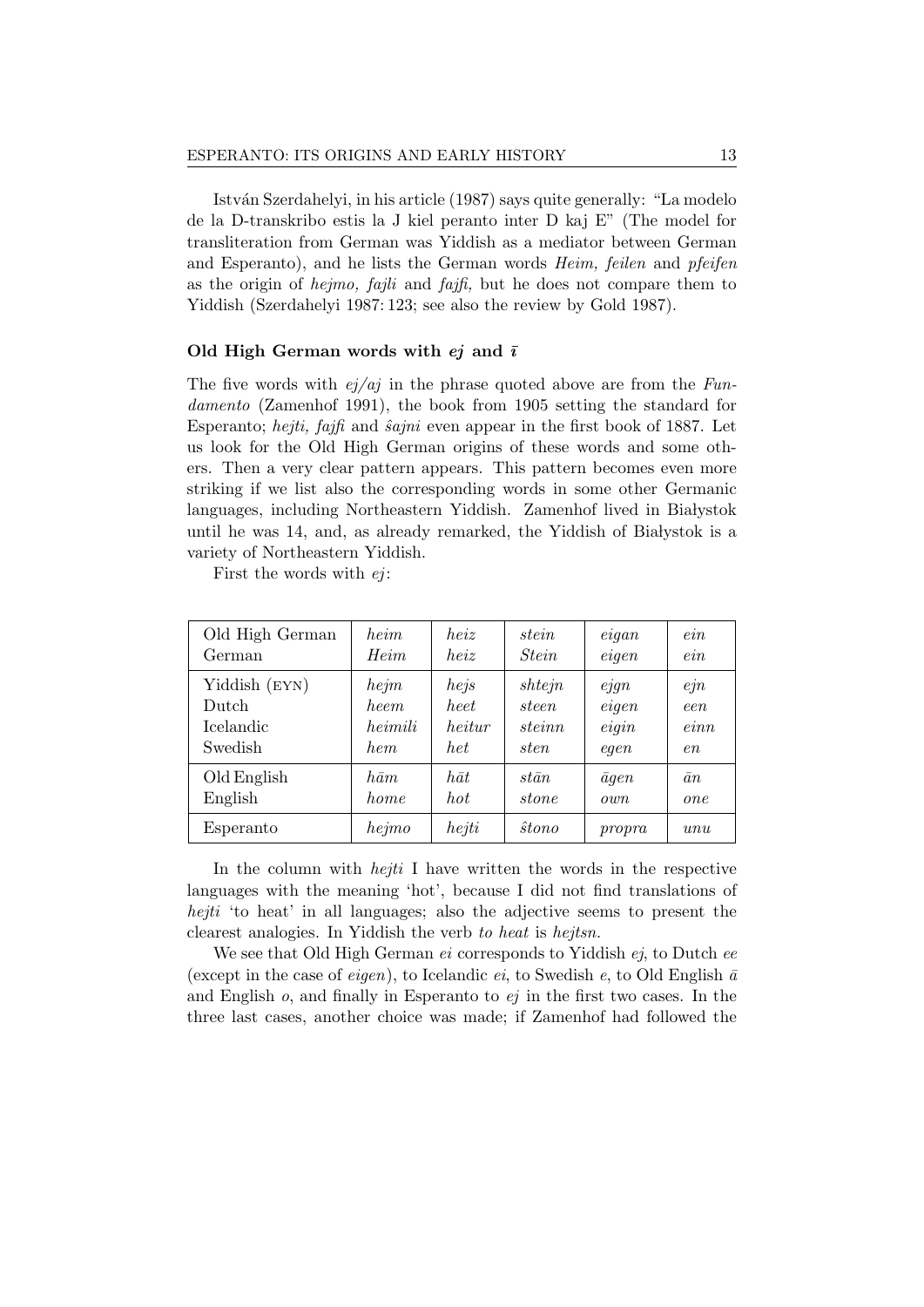model of the first ones for the words *propra* and *stono*, they would certainly have been *\*ejgena* and *\*stejno*, respectively, or possibly *\*stejno*.

Old High German  $\int$  pfīfa  $\int$  vīlen  $\int$  skīnan  $\int$  Rīn, Hrīn German | pfeifen | feilen | scheinen | Rhein Yiddish (EYN)  $\int f \hat{a} f \hat{n}$  |  $f \hat{a} f \hat{n}$  |  $\sin \theta$  |  $\sin \theta$  |  $\sin \theta$  |  $\sin \theta$  |  $\sin \theta$  |  $\sin \theta$  |  $\sin \theta$  |  $\sin \theta$  |  $\sin \theta$  |  $\sin \theta$  |  $\sin \theta$  |  $\sin \theta$  |  $\sin \theta$  |  $\sin \theta$  |  $\sin \theta$  |  $\sin \theta$  |  $\sin \theta$  |  $\sin \theta$  |  $\sin \theta$  |  $\sin$ Dutch pijpen wijlen schijnen Rijn Icelandic  $p$ <sup>i</sup>pa [thjöl] skína Rín Swedish  $pipa$  fila skina Rhen Old English  $p\bar{v}p a$   $|f\bar{e}ol|$   $|sc\bar{v}nn$   $r\bar{v}n$ English pipe file shine Rhine Esperanto  $\int f a j f i \int f a j l i \int \hat{s} a j n i \int R e j n o$ 

And now to the words in the same languages corresponding to some Esperanto words with  $a$ *j*, plus the river name  $Reino$ :

Here the Old High German  $pf\bar{t}fa$ , the Icelandic  $p\acute{\iota}pa$  and the Old English  $p\bar{v}pq$  all mean 'pipe'. The Yiddish *shajnen* means 'to shine', just as the Swedish word, not 'to seem, to appear' as the German and Esperanto words in the same column.

The classical form of the modern Icelandic  $thj\ddot{o}l$  'file' was the l, in Old Swedish fel, fæl. The modern Swedish word fil 'file' is borrowed from Low German *vile*. Thus a word can arrive to a language along several roads.

The Old High German  $\bar{i}$  corresponds in Dutch to  $i\bar{j}$ , in Icelandic in general to i, in Old English in general to  $\bar{i}$ , in English to i, and, in the first three cases, in Yiddish to  $a_j$ , in Swedish to i, and in Esperanto to  $a_j$ .

Concerning the name Rejno things differ a little, for according to the models of Old High German, Dutch, Icelandic, Old English, and English, it should have been <sup>∗</sup>Rajno. (Note, however, the English adjective Rhenish, from the Latin name Rhenus.) That Zamenhof chose Rejno rather than <sup>∗</sup>Rajno can be under the influence of the Russian way of transliterating German proper names and loanwords from German: Russian Peйнъ (now Pейн), similarly Эйнштейн for *Einstein*, and рейнвейн, мейстерзингер from the German Rheinwein, Meistersinger. In Yiddish dictionaries the river name is commonly rendered as rajn. David L. Gold, in a private letter to me, writes: "I have now determined that the Yiddish rayn is a recent borrowing of New High German Rhein. The traditional Yiddish name for the river is reyn." He goes on: "However, I am not certain that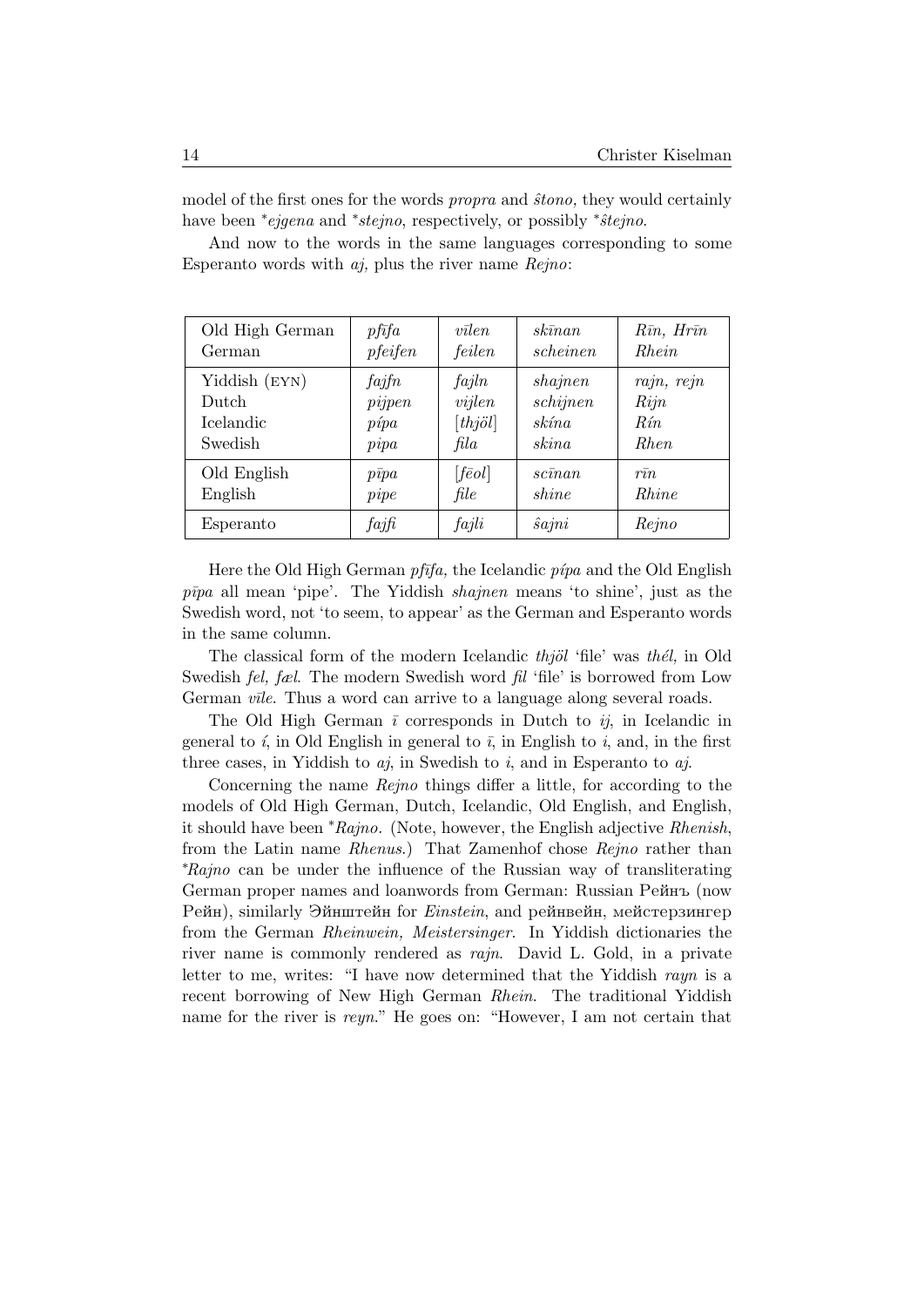Zamenhof knew the traditional Yiddish word. Speakers of Eastern Yiddish did not have occasion to talk about that river."

As already pointed out, the East Yiddish words in the two tables are romanized according to their Białystok pronunciation. In the Yiddish of Warsaw, pronunciation is different although the distinction is made also there: to  $e\dot{q}/a\dot{q}$  in Białystok corresponds the pair  $a\dot{q}/\bar{a}$  in Warsaw. This fact is mentioned by Zamenhof in his Yiddish grammar (1982:10, 38), and, as we could see above, he considered the "Lithuanian" pronunciation, i.e., the subdialect eyn (Birnbaum 1979:97), to be purer and more correct. By the way, in his proposed alphabet for Yiddish he would write some of the words mentioned above as *hejcěn*, fajfěn, fajlěn, sajněn, using the new letter  $\check{e}$ , denoting a vowel (a kind of schwa) not to be confused with  $e$ .

By presenting this comparison I by no means want to claim that Zamenhof knew, or was influenced by, Dutch, Icelandic, or Swedish. But I want to show that the distinction of  $ei$  and  $\bar{i}$  in Old High German, which was lost in German, is still preserved in several modern Germanic languages, and that this distinction somehow survived in Esperanto. Along which lines and for which reasons?

We have seen that the distinction in Old High German between  $ei$  and  $\overline{i}$  is conserved, both in writing and pronunciation, in several Germanic languages: in East Yiddish (*ej* as opposed to  $a_j$  in the northern group and aj as opposed to  $\bar{a}$  in the southern group<sup>3</sup>), in Dutch (ee as opposed to  $ii)$ , in Icelandic (*ei* as opposed to *i*), in Swedish (*e* as opposed to *i*), in Old English ( $\bar{a}$  as opposed to  $\bar{i}$ ) and English ( $o$  as opposed to  $i$ ). Also in Esperanto this distinction is made:  $ej$  as opposed to  $aj$  in the examples considered. Of the languages mentioned here, German is the only one where they are merged into a single  $ei$ . Mieses (1924:32) expresses this fact more drastically, writing that the Modern High German "Vokalismus ein Nivellierungsprodukt ist, das über verschiedene historische Vokalformen der mhd. Sprache uniformierend fuhr, während der Jude an einem älteren Lautstadium festhält."

Probably the distinction was and is made in several German dialects. I do not dare to exclude that Zamenhof was influenced by some German dialect. I do not know how he pronounced German, which he spoke fluently, nor how the Germans in Białystok or Warsaw pronounced the language.

<sup>&</sup>lt;sup>3</sup>I am not sure that the word for home was pronounced [hajm] in all of EYS; perhaps it was only in eysw; see the map in Birnbaum (1979:95). However, in Warsaw this was so; Warsaw belongs to eysw. David L. Gold, in a personal letter (2008-01-03) to the author, gives the pronunciation as [hejm] in Northeastern and Southeastern Yiddish, as [hajm] in Central Yiddish, and as [haːm] in Western Yiddish.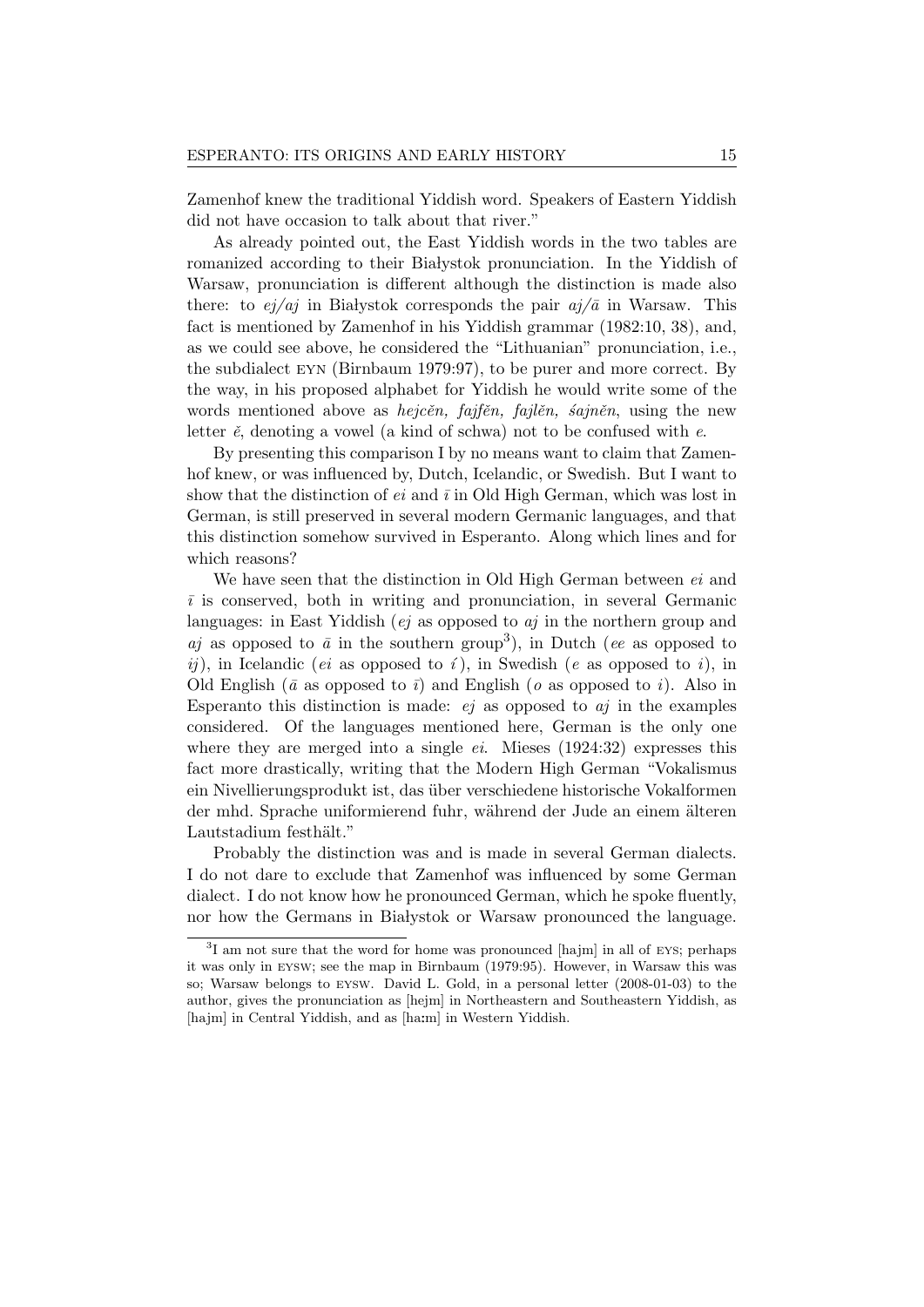But David L. Gold (1980: 316) and Ebbe Vilborg (in a personal letter to the author) assure us that we do not have to consider German dialects, only the standard High German language of Zamenhof's time.

Ebbe Vilborg, in a personal letter to the author, emphasizes that the choice of  $a_j$  in fajfi, fajli and  $\hat{s}$ ajni broadens the base of these words, i.e., that by this choice Zamenhof succeeded in giving to the words some element of more languages (just as *stono* is a compromise between *Stein* and *stone*). This is possible just because the distinction survived in English: the three words with *aj* are similar in pronunciation to English words. We may remark that one might just as well turn the argument around: because of this, Zamenhof obtained a suitable pretext for his spontaneous preference for the Yiddish forms.

My conclusions are the following.

- 1. To understand the choice between  $ej$  and  $aj$  in the words mentioned, it is totally insufficient to consider German as a source. It is not worthwhile to try to connect them in any way with German.<sup>4</sup>
- 2. That Yiddish in its Białystok pronunciation is the source of the considered Esperanto words is the simplest and most probable explanation.
- 3. However, since similar distinctions are made quite systematically in several Germanic languages, it is not possible with absolute certainty to prove what was really the reason behind the choices made by Zamenhof.<sup>5</sup>

The choice of a word in a planned language always contains some element of randomness. However, the remarkable observation made here is not randomness but the systematic agreement with the Białystok pronunciation of Yiddish.

### 10. Hillelism and Homaranismo

His whole life Zamenhof was driven by the idea of peace to mankind. He formulated religious principles that, he thought, could be accepted by every human being and saw his language as a means towards realizing a project

 ${}^{4}$ Gold (1980: 316) wanted to do this, but later (in a letter to me) agreed with my conclusions.

<sup>&</sup>lt;sup>5</sup>See the explanation offered by Vilborg above.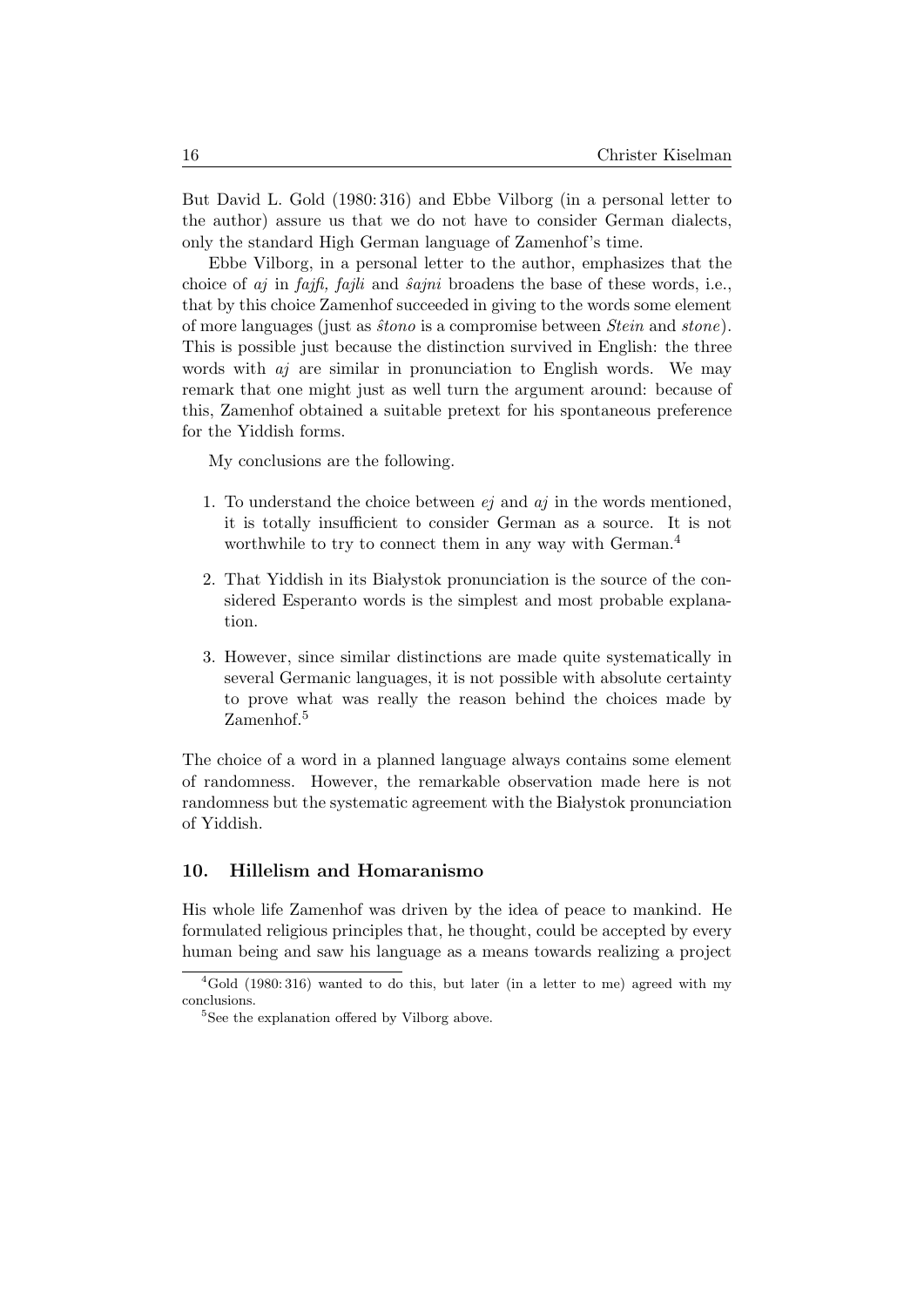of love, peace and understanding. He called these principles Hilelismo 'Hillelism', named for the Jewish religious leader Hillel the Elder, and later Homaranismo 'Humanism', from homaro 'humanity', homarano 'a member of humanity'.

To comprehend his actions it is important to be acquainted also with this side of his personality. With regrets I have to refrain from going into detail concerning his religious ideas.

However, the religious side of his endeavors was not appreciated, notably during the first and second international congresses, in Boulogne-sur-Mer 1905 and in Geneva 1906. The leading French Esperantists looked upon Esperanto as a practical invention, more like a telegraph by means of which one could send any message. This was indeed far from Zamenhof's thinking.

## 11. Who was Zamenhof, really?

Zamenhof considered himself as a son of Poland (Maimon 1978:203). His native country or province he called Lithuania, notably in his speech in the City of London Guildhall in 1907 (Zamenhof 1929:383, 1997:48). He was a member of the Jewish people. He was a citizen of Russia. So who was he, really? He had several identities, and it is not easy to understand these identities and how they interacted over time in the different cultural settings he lived in.

However, he united all these identities in an overriding one: Mi estas homo 'I am a human being'. He was born into a multicultural environment and he was a cosmopolitan from a very early age.

In his speech in Bologne-sur-Mer in 1905 he said:

But precisely as I am at this moment not a member of any nation, but a simple human being, I also feel that at this moment I do not belong to any religion, but I am only a human being. (Zamenhof 1997:15; translated by the author)

### 12. In conclusion

Esperanto is an interesting cultural phenomenon and deserves to be studied from the viewpoints of several disciplines, social sciences as well as linguistics. Its speakers form a many-faceted group, dispersed over large parts of the planet. It is interesting to belong to this community, since few other groups of people have so culturally diverse interests, so many international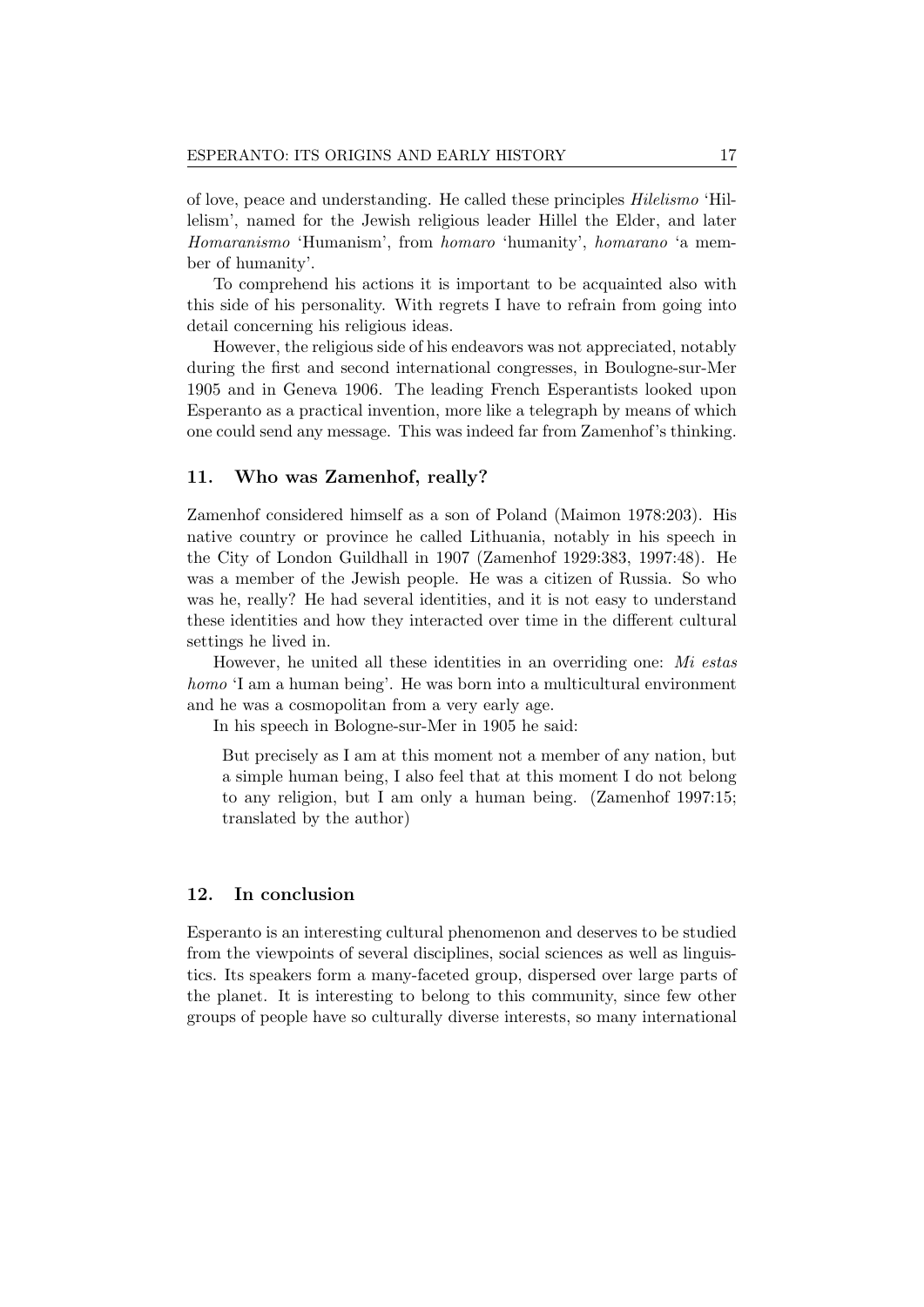contacts, and such great tolerance for others. In today's parlance, it is a social network. It can in some respects be compared with the speakers of Yiddish or Romani. I would think that it is at least as interesting to be an Esperantist as to belong to the Yiddish-speakers or the Romani-speakers. But there is a difference. If you would like to become a Yiddish-speaking Jew or a Romani-speaking Gypsy not being one from birth, then you cannot. But if you want to become an Esperanto-speaking Esperantist, then you can.

### Acknowledgment

I am indebted to David L. Gold for many important comments (in 1992 as well as in 2008) on Yiddish, especially on its pronunciation; to Ebbe Vilborg for careful remarks on the etymology of Esperanto words; and to Ragnar Sigurdsson for help with Icelandic words.

### References

- Solomon A. Birnbaum (1979). Yiddish: A Survey and a Grammar. Toronto and Buffalo: University of Toronto Press. ISBN 0-8020-5382-3.  $xiii + 399$  pp.
- Marjorie Boulton (1980). Zamenhof. Creator of Esperanto. London: Routledge and Kegan Paul.  $xii + 223$  pp.
- $\mathbb{Z}^{\mathbb{P}^n}$  Эсперанто [Dr. Esperanto; pseudonym of Dr. L. Zamenhof] (1887a).  $M$ еждународный языкъ. Предисловіе и полный учебникъ. Warsaw: Kelter. 42 pp.
- Dr. Esperanto [Pseudonym of Dr. L. Zamenhof] (1887b). Język międzynarodowy. Przedmowa i podre˛cznik kompletny. Warsaw: Kelter.
- Dr. Esperanto [Pseudonym of Dr. L. Zamenhof] (1887c). Langue internationale. Préface et Manuel complet. Warsaw: Kelter. 48 pp.
- Dr. Esperanto [Pseudonym of Dr. L. Zamenhof] (1887d). Internationale Sprache. Vorrede und vollständiges Lehrbuch. Warsaw: Kelter.
- David L. Gold (1980). Towards a study of possible Yiddish and Hebrew influence on Esperanto. In: Miscellanea Interlinguistica (Ed. I. Szerdahelyi), pp. 300–367. Budapest: Tankönyvkiadó. [Now being considerably revised and expanded; David L. Gold, personal communication 2008-01-03.]
- David L. Gold (1987). Review of Szerdahelyi (1987). Jewish Language Review, 7, 412–413.
- Adolf Holzhaus (1969). Doktoro kaj lingvo Esperanto. Helsinki: Fondumo Esperanto. 524 pp.
- Christer Kiselman (1992). Kial ni hejtas la hejmon sed ŝajnas fajfi pri la fajlado? Literatura Foiro 138, 213–216.
- J. Kohen-Cedek (1969). Aramea lingvo. In: Holzhaus (1969), pp. 188–204.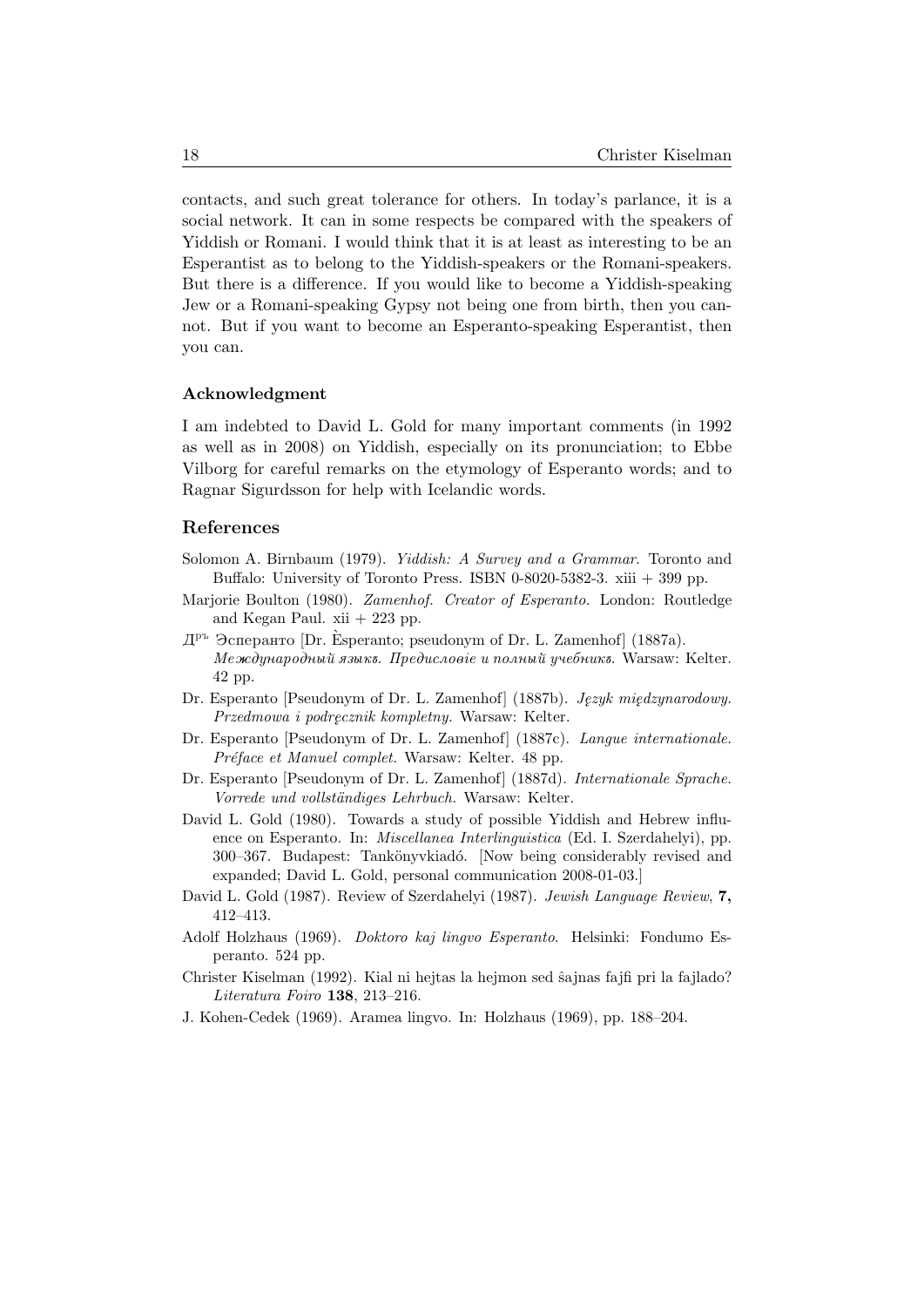- Marian Kostecki (2006). Krakovaj kunkreintoj de Esperanto-movado kaj kulturo (1906–2006). Kraków: Krakova Societo Esperanto. 36 pp.
- ludovikito [Pseudonym of Kanzi Itô] (1982). senlegenda biografio de l.l.zamenhof [Biography Without Legends of L. L. Zamenhof]. Published by ludovikito. Printed in Kyoto. 303 pp.
- N. Z. Maimon (1978). La kaŝita vivo de Zamenhof. Originalaj studoj [The Hidden Life of Zamenhof. Studies in Original. Tokyo: Japana Esperanto-Instituto. 214 pp.
- Matthias Mieses (1924). Die jiddische Sprache. Berlin & Wien: Verlag Benjamin Harz.  $XV + 322$  pp.
- Istvan [István] Szerdahelyi (1987). Principoj de Esperanta etimologio. In: Studoj pri la internacia lingvo; Etudes sur la langue internationale; Studies on international Language (Ed. Michel Duc Goninaz), 109–138. Gent: AIMAV.
- Gaston Waringhien (1989). Lingvo kaj vivo. Esperantologiaj eseoj [Language and Life. Esperantological Essays]. Rotterdam: Universala Esperanto-Asocio. ISBN 92 9017 042 5. 452 pp.
- Wikipedia. The Pale of Settlement. Link checked on 2008-03-12.
- L. L. Zamenhof (1929). Originala verkaro. Antaŭparoloj, gazetartikoloj, traktaĵoj, paroladoj, leteroj, poemoj [Original works. Forewords, newpaper articles, treaties, speeches, letters, poems]. Collected and ordered by Joh. Dietterle. Leipzig: Ferdinand Hirt & Sohn. 605 pp. Reprinted 1983 by Oriental-Libro, Osaka.
- L. Zamenhof (1982). Onumo zpammamuku novoespeŭckazo souka (Provo de  $gamma$ iko de novjuda lingvo) and  $O6$ paщение к еврейской интеллигенции (Alvoko al la juda intelektularo) [Attempt at a Grammar of Yiddish and Appeal to the Jewish intellectuals]. Translated from Russian into Esperanto by J. Kohen-Cedek and Adolf Holzhaus, respectively. Helsinki: Fondumo Esperanto. 159 pp. ISBN 951-9005-48-X.
- L. L. Zamenhof (1991). Fundamento de Esperanto. Tenth edition. Pisa: Edistudio. 355 pp. ISBN 88-7036-046-6.
- L. L. Zamenhof (1997). Paroladoj de D-ro Zamenhof. Toyonaka: Japana Esperanta Librokooperativo.
- L.-L. Zamenhof (2006). Mi estas homo [I am a human being]. Kaliningrad: Sezonoj. 288 pp.

#### About the author

I am a professional mathematician, and I have known Kraków mathematicians a long time: my first visit to Kraków dates back to 1974, when Professor Józef Siciak organized a conference on analytic functions here. I have since then come back to Kraków and other cities in Poland many times. I have been to Warsaw, Łódź, Kielce, Błażejewko, in the mountains